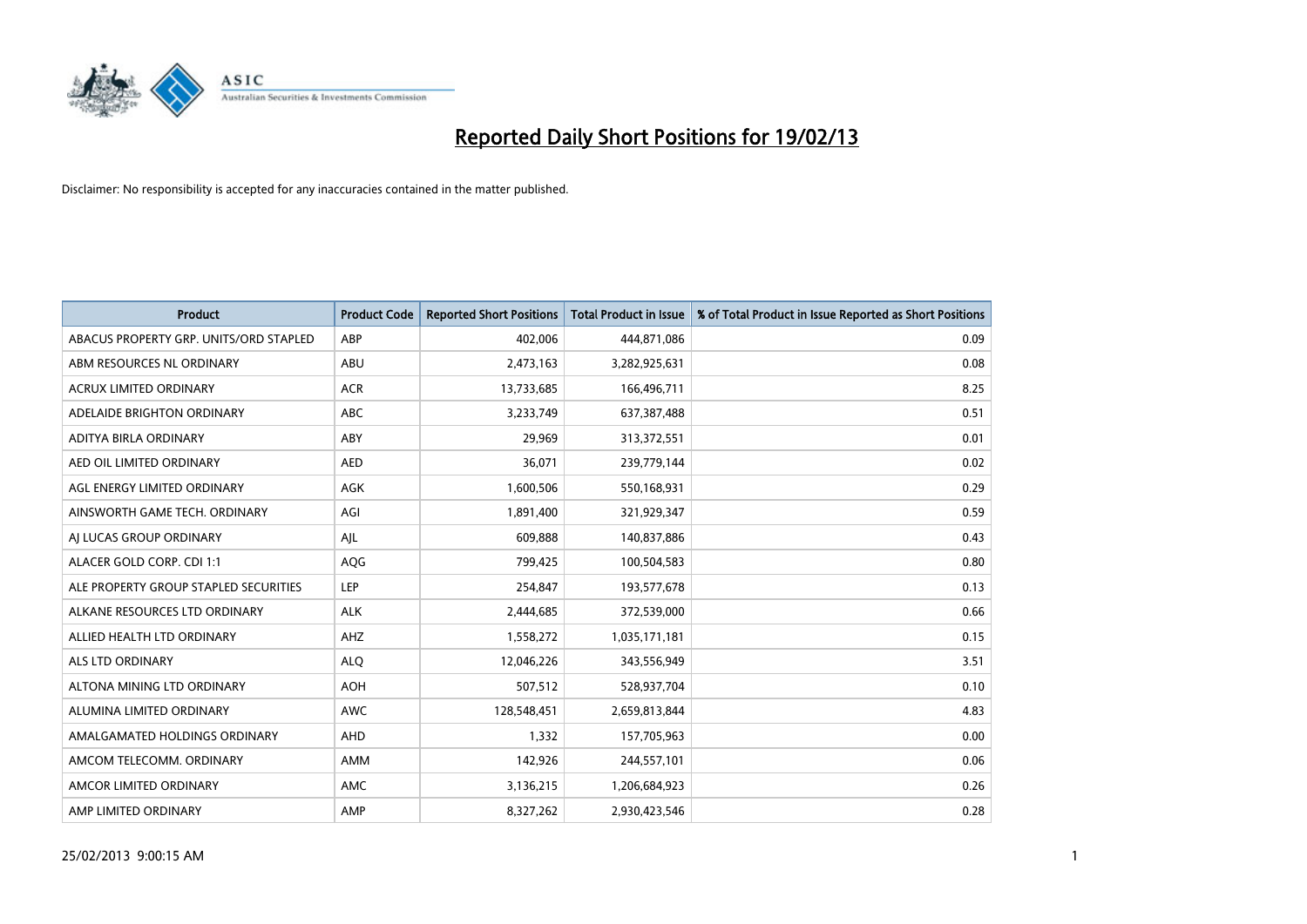

| <b>Product</b>                            | <b>Product Code</b> | <b>Reported Short Positions</b> | <b>Total Product in Issue</b> | % of Total Product in Issue Reported as Short Positions |
|-------------------------------------------|---------------------|---------------------------------|-------------------------------|---------------------------------------------------------|
| AMPELLA MINING ORDINARY                   | <b>AMX</b>          | 4,301,923                       | 247,500,493                   | 1.74                                                    |
| ANGLOGOLD ASHANTI CDI 5:1                 | AGG                 |                                 | 89,207,765                    | 0.00                                                    |
| ANSELL LIMITED ORDINARY                   | <b>ANN</b>          | 6,568,243                       | 130,768,652                   | 5.02                                                    |
| ANTARES ENERGY LTD ORDINARY               | <b>AZZ</b>          | 485,107                         | 257,000,000                   | 0.19                                                    |
| ANZ BANKING GRP LTD ORDINARY              | ANZ                 | 5,385,887                       | 2,743,607,474                 | 0.20                                                    |
| APA GROUP STAPLED SECURITIES              | <b>APA</b>          | 6,964,463                       | 827,350,325                   | 0.84                                                    |
| APN NEWS & MEDIA ORDINARY                 | <b>APN</b>          | 18,810,561                      | 661,526,586                   | 2.84                                                    |
| AQUARIUS PLATINUM. ORDINARY               | <b>AOP</b>          | 11,255,221                      | 486,851,336                   | 2.31                                                    |
| AQUILA RESOURCES ORDINARY                 | <b>AQA</b>          | 9,770,930                       | 411,804,442                   | 2.37                                                    |
| ARAFURA RESOURCE LTD ORDINARY             | <b>ARU</b>          | 381,833                         | 441,270,644                   | 0.09                                                    |
| ARB CORPORATION ORDINARY                  | <b>ARP</b>          | 88,653                          | 72,481,302                    | 0.12                                                    |
| ARDENT LEISURE GROUP STAPLED SECURITIES   | AAD                 | 3,239,359                       | 397,774,513                   | 0.81                                                    |
| ARISTOCRAT LEISURE ORDINARY               | <b>ALL</b>          | 10,256,695                      | 551,418,047                   | 1.86                                                    |
| ARRIUM LTD ORDINARY                       | ARI                 | 7,419,027                       | 1,351,527,328                 | 0.55                                                    |
| ASCIANO LIMITED ORDINARY                  | <b>AIO</b>          | 8,396,805                       | 975,385,664                   | 0.86                                                    |
| ASG GROUP LIMITED ORDINARY                | ASZ                 | 1,670,407                       | 206,720,839                   | 0.81                                                    |
| ASPEN GROUP ORD/UNITS STAPLED             | <b>APZ</b>          | 253,266                         | 1,192,803,491                 | 0.02                                                    |
| ASPIRE MINING LTD ORDINARY                | <b>AKM</b>          | 40,949                          | 620,594,556                   | 0.01                                                    |
| ASTRO JAP PROP GROUP STAPLED US PROHIBIT. | AJA                 | 12                              | 67,211,752                    | 0.00                                                    |
| ASX LIMITED ORDINARY                      | ASX                 | 4,041,831                       | 175,136,729                   | 2.31                                                    |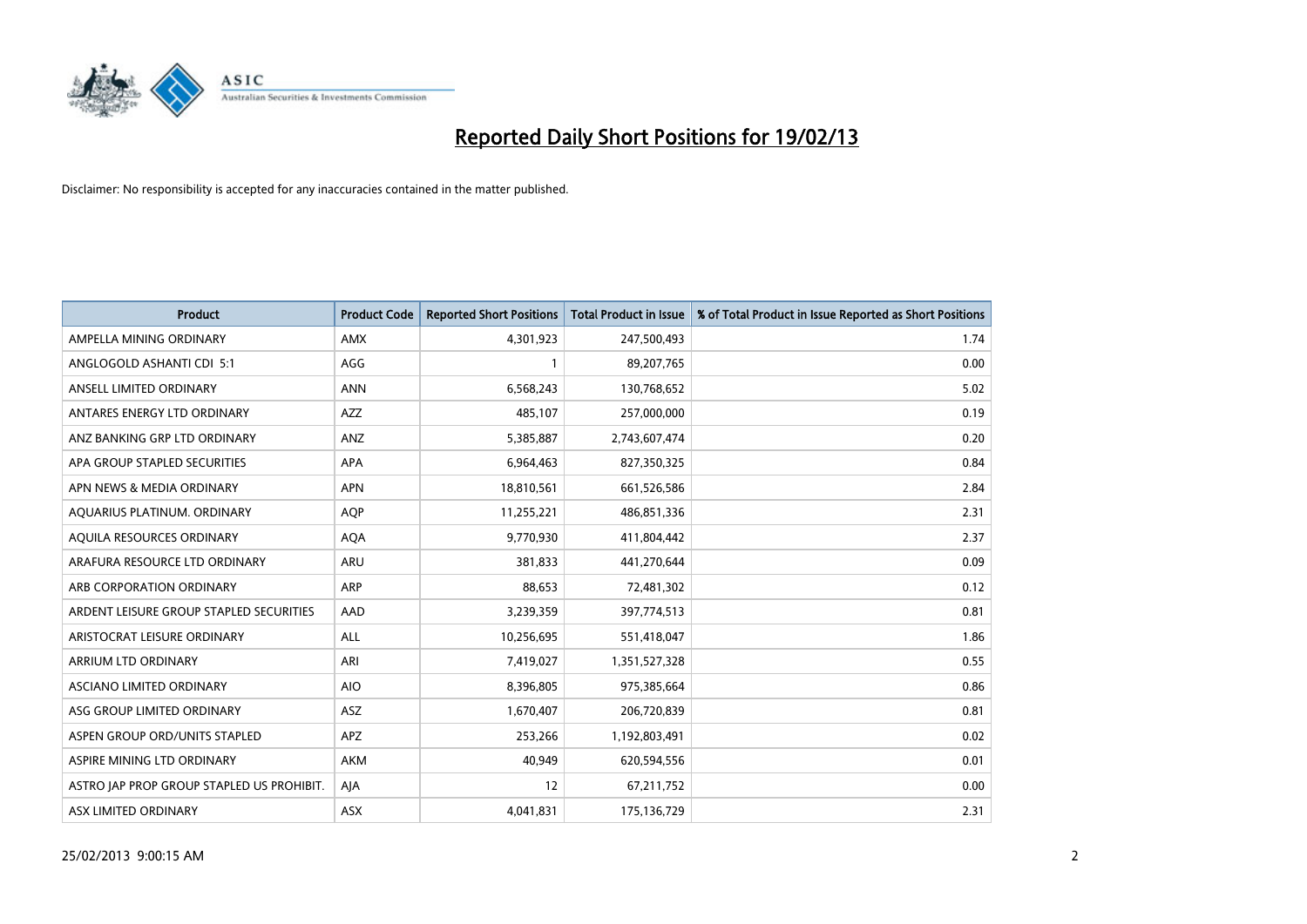

| <b>Product</b>                       | <b>Product Code</b> | <b>Reported Short Positions</b> | <b>Total Product in Issue</b> | % of Total Product in Issue Reported as Short Positions |
|--------------------------------------|---------------------|---------------------------------|-------------------------------|---------------------------------------------------------|
| ATLAS IRON LIMITED ORDINARY          | AGO                 | 5,730,678                       | 909,718,409                   | 0.63                                                    |
| AURIZON HOLDINGS LTD ORDINARY        | AZI                 | 11,256,726                      | 2,137,284,503                 | 0.53                                                    |
| <b>AURORA OIL &amp; GAS ORDINARY</b> | <b>AUT</b>          | 8,876,805                       | 447,885,778                   | 1.98                                                    |
| AUSDRILL LIMITED ORDINARY            | ASL                 | 6,221,433                       | 309,451,963                   | 2.01                                                    |
| AUSENCO LIMITED ORDINARY             | AAX                 | 907,069                         | 123,527,574                   | 0.73                                                    |
| <b>AUSTAL LIMITED ORDINARY</b>       | ASB                 | 176,313                         | 346,007,639                   | 0.05                                                    |
| AUSTBROKERS HOLDINGS ORDINARY        | <b>AUB</b>          | 363                             | 57,568,703                    | 0.00                                                    |
| AUSTIN ENGINEERING ORDINARY          | ANG                 | 439,781                         | 72,314,403                    | 0.61                                                    |
| AUSTRALAND PROPERTY STAPLED SECURITY | <b>ALZ</b>          | 404,733                         | 576,846,597                   | 0.07                                                    |
| AUSTRALIAN AGRICULT, ORDINARY        | AAC                 | 1,054,944                       | 312,905,085                   | 0.34                                                    |
| AUSTRALIAN INFRASTR. UNITS/ORDINARY  | <b>AIX</b>          | 788,883                         | 620,733,944                   | 0.13                                                    |
| <b>AUSTRALIAN PHARM, ORDINARY</b>    | API                 | 220,166                         | 488,115,883                   | 0.05                                                    |
| AUTOMOTIVE HOLDINGS ORDINARY         | AHE                 | 3,525                           | 260,579,682                   | 0.00                                                    |
| AVIENNINGS LIMITED ORDINARY          | AVI                 | 121,391                         | 274,588,694                   | 0.04                                                    |
| AWE LIMITED ORDINARY                 | <b>AWE</b>          | 3,669,987                       | 522,116,985                   | 0.70                                                    |
| AZIMUTH RES LTD ORDINARY             | <b>AZH</b>          | 1,813,770                       | 430,626,680                   | 0.42                                                    |
| BANDANNA ENERGY ORDINARY             | <b>BND</b>          | 23,693,613                      | 528,481,199                   | 4.48                                                    |
| BANK OF QUEENSLAND. ORDINARY         | <b>BOO</b>          | 7,314,232                       | 312,878,919                   | 2.34                                                    |
| <b>BASE RES LIMITED ORDINARY</b>     | <b>BSE</b>          | 448,900                         | 560,440,029                   | 0.08                                                    |
| <b>BATHURST RESOURCES ORDINARY</b>   | <b>BTU</b>          | 28,836,417                      | 697,247,997                   | 4.14                                                    |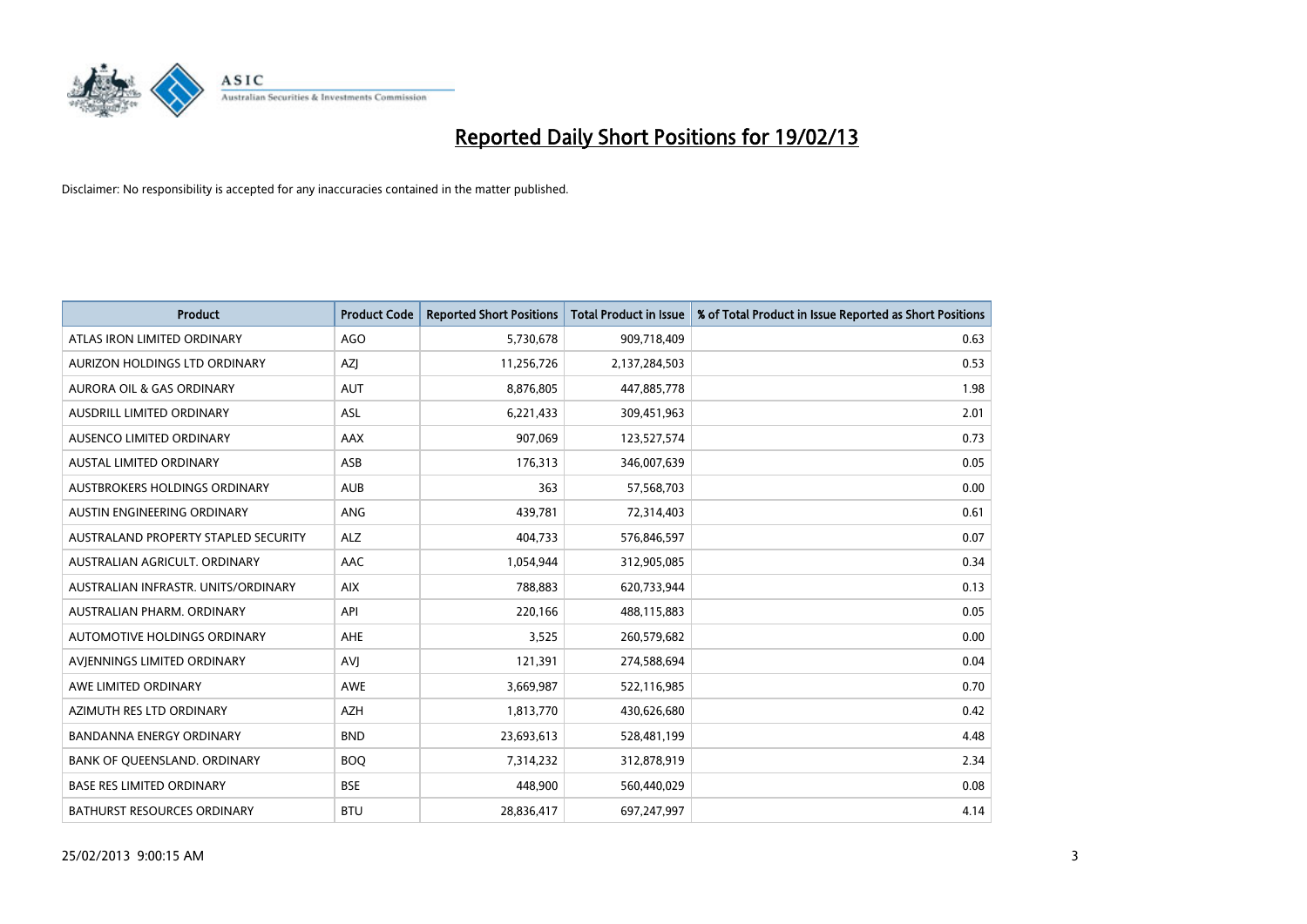

| <b>Product</b>                                | <b>Product Code</b> | <b>Reported Short Positions</b> | Total Product in Issue | % of Total Product in Issue Reported as Short Positions |
|-----------------------------------------------|---------------------|---------------------------------|------------------------|---------------------------------------------------------|
| <b>BC IRON LIMITED ORDINARY</b>               | <b>BCI</b>          | 424.642                         | 122,729,384            | 0.35                                                    |
| BEACH ENERGY LIMITED ORDINARY                 | <b>BPT</b>          | 17,393,034                      | 1,263,677,572          | 1.38                                                    |
| BEADELL RESOURCE LTD ORDINARY                 | <b>BDR</b>          | 18,138,830                      | 742,204,752            | 2.44                                                    |
| BENDIGO AND ADELAIDE ORDINARY                 | <b>BEN</b>          | 10,292,230                      | 402,442,109            | 2.56                                                    |
| BERKELEY RESOURCES ORDINARY                   | <b>BKY</b>          | 179,238                         | 179,393,273            | 0.10                                                    |
| BHP BILLITON LIMITED ORDINARY                 | <b>BHP</b>          | 10,055,353                      | 3,211,691,105          | 0.31                                                    |
| <b>BILLABONG ORDINARY</b>                     | <b>BBG</b>          | 5,835,506                       | 478,944,292            | 1.22                                                    |
| <b>BLACKMORES LIMITED ORDINARY</b>            | <b>BKL</b>          | 2,859                           | 16,909,231             | 0.02                                                    |
| <b>BLACKTHORN RESOURCES ORD US PROHIBITED</b> | <b>BTR</b>          | 154,082                         | 164,285,950            | 0.09                                                    |
| <b>BLUESCOPE STEEL LTD ORDINARY</b>           | <b>BSL</b>          | 1,069,189                       | 558,243,305            | 0.19                                                    |
| <b>BOART LONGYEAR ORDINARY</b>                | <b>BLY</b>          | 8,192,087                       | 461,163,412            | 1.78                                                    |
| BORAL LIMITED, ORDINARY                       | <b>BLD</b>          | 25,017,424                      | 766,370,951            | 3.26                                                    |
| <b>BRADKEN LIMITED ORDINARY</b>               | <b>BKN</b>          | 10,406,564                      | 169,240,662            | 6.15                                                    |
| <b>BRAMBLES LIMITED ORDINARY</b>              | <b>BXB</b>          | 2,340,247                       | 1,556,632,333          | 0.15                                                    |
| <b>BREVILLE GROUP LTD ORDINARY</b>            | <b>BRG</b>          | 83.697                          | 130,095,322            | 0.06                                                    |
| <b>BRICKWORKS LIMITED ORDINARY</b>            | <b>BKW</b>          | 13,839                          | 147,818,132            | 0.01                                                    |
| BROCKMAN MINING LTD ORDINARY                  | <b>BCK</b>          | 91,872                          | 7,414,338,229          | 0.00                                                    |
| <b>BUCCANEER ENERGY LTD ORDINARY</b>          | <b>BCC</b>          | 1,000,000                       | 1,519,445,371          | 0.07                                                    |
| <b>BURU ENERGY ORDINARY</b>                   | <b>BRU</b>          | 16,818,193                      | 273,912,685            | 6.14                                                    |
| <b>BWP TRUST ORDINARY UNITS</b>               | <b>BWP</b>          | 2.470.999                       | 533,645,790            | 0.46                                                    |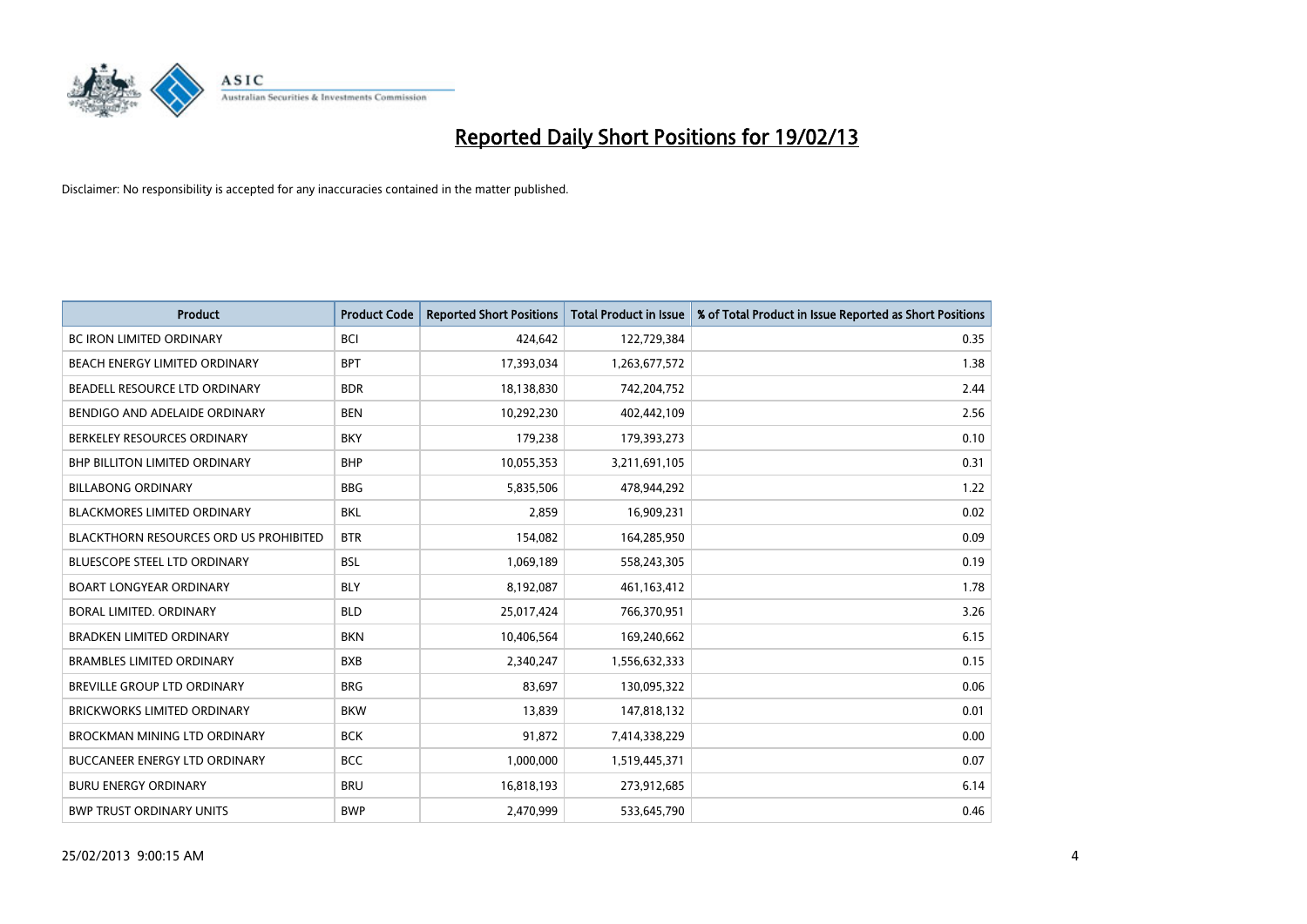

| <b>Product</b>                          | <b>Product Code</b> | <b>Reported Short Positions</b> | <b>Total Product in Issue</b> | % of Total Product in Issue Reported as Short Positions |
|-----------------------------------------|---------------------|---------------------------------|-------------------------------|---------------------------------------------------------|
| CABCHARGE AUSTRALIA ORDINARY            | CAB                 | 6,585,256                       | 120,430,683                   | 5.47                                                    |
| CALIBRE GROUP LTD ORDINARY              | <b>CGH</b>          | 843,313                         | 307,378,401                   | 0.27                                                    |
| <b>CALTEX AUSTRALIA ORDINARY</b>        | <b>CTX</b>          | 2,953,146                       | 270,000,000                   | 1.09                                                    |
| CAPE LAMBERT RES LTD ORDINARY           | <b>CFE</b>          | 416,796                         | 688,308,792                   | 0.06                                                    |
| CARABELLA RES LTD ORDINARY              | <b>CLR</b>          | 53,326                          | 152,361,547                   | 0.03                                                    |
| <b>CARBON ENERGY ORDINARY</b>           | <b>CNX</b>          | 48,071                          | 779,807,322                   | 0.01                                                    |
| <b>CARDNO LIMITED ORDINARY</b>          | <b>CDD</b>          | 6,602,425                       | 141,648,006                   | 4.66                                                    |
| CARNARVON PETROLEUM ORDINARY            | <b>CVN</b>          | 255,272                         | 937,257,700                   | 0.03                                                    |
| CARSALES.COM LTD ORDINARY               | <b>CRZ</b>          | 5,179,635                       | 235,768,495                   | 2.20                                                    |
| <b>CASH CONVERTERS ORDINARY</b>         | CCV                 | 54,820                          | 423,861,025                   | 0.01                                                    |
| CEDAR WOODS PROP. ORDINARY              | <b>CWP</b>          | 3,172                           | 73,047,793                    | 0.00                                                    |
| CENTRAL PETROLEUM ORDINARY              | <b>CTP</b>          | 1,392,571                       | 1,388,978,845                 | 0.10                                                    |
| CERAMIC FUEL CELLS ORDINARY             | CFU                 | 390                             | 1,559,231,320                 | 0.00                                                    |
| CFS RETAIL TRUST GRP STAPLED SECURITIES | <b>CFX</b>          | 46,337,135                      | 2,828,495,659                 | 1.64                                                    |
| CHALLENGER DIV.PRO. STAPLED UNITS       | <b>CDI</b>          | 54,819                          | 214,101,013                   | 0.03                                                    |
| CHALLENGER LIMITED ORDINARY             | <b>CGF</b>          | 2,342,037                       | 537,083,442                   | 0.44                                                    |
| CHARTER HALL GROUP STAPLED US PROHIBIT. | <b>CHC</b>          | 478,289                         | 298,860,383                   | 0.16                                                    |
| <b>CHARTER HALL RETAIL UNITS</b>        | <b>CQR</b>          | 832,193                         | 337,582,974                   | 0.25                                                    |
| <b>CHORUS LIMITED ORDINARY</b>          | <b>CNU</b>          | 1,017,498                       | 385,082,123                   | 0.26                                                    |
| CITIGOLD CORP LTD ORDINARY              | <b>CTO</b>          | 740,497                         | 1,352,907,765                 | 0.05                                                    |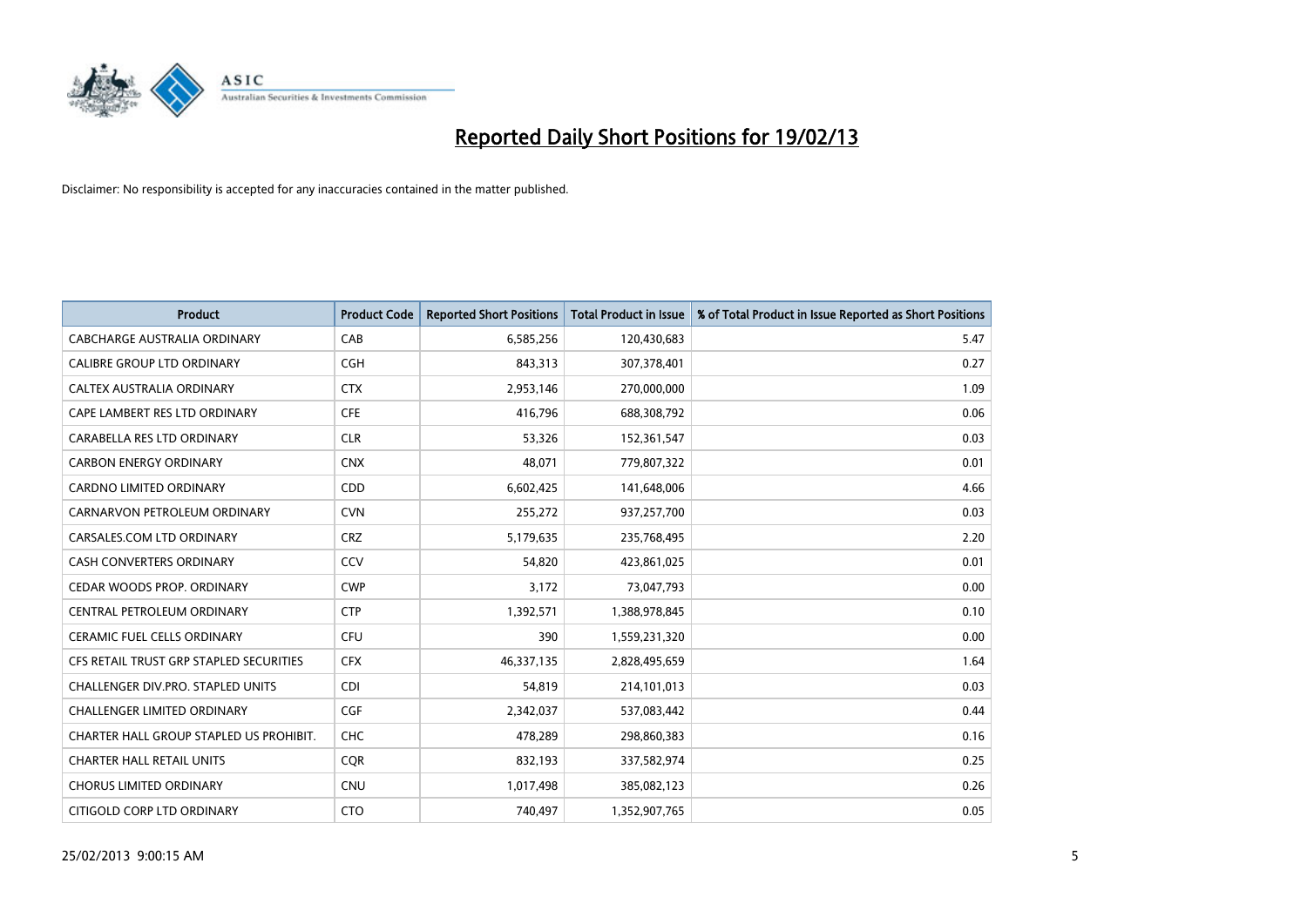

| <b>Product</b>                          | <b>Product Code</b> | <b>Reported Short Positions</b> | <b>Total Product in Issue</b> | % of Total Product in Issue Reported as Short Positions |
|-----------------------------------------|---------------------|---------------------------------|-------------------------------|---------------------------------------------------------|
| <b>CLOUGH LIMITED ORDINARY</b>          | <b>CLO</b>          | 182,639                         | 775,565,556                   | 0.02                                                    |
| COAL OF AFRICA LTD ORDINARY             | <b>CZA</b>          | 100,432                         | 1,048,368,613                 | 0.01                                                    |
| <b>COALSPUR MINES LTD ORDINARY</b>      | <b>CPL</b>          | 14,052,875                      | 634,148,901                   | 2.22                                                    |
| COCA-COLA AMATIL ORDINARY               | <b>CCL</b>          | 2,548,683                       | 762,133,414                   | 0.33                                                    |
| <b>COCHLEAR LIMITED ORDINARY</b>        | <b>COH</b>          | 4,025,761                       | 57,026,689                    | 7.06                                                    |
| <b>COCKATOO COAL ORDINARY</b>           | <b>COK</b>          | 12,270,154                      | 1,016,746,908                 | 1.21                                                    |
| CODAN LIMITED ORDINARY                  | <b>CDA</b>          | 25,515                          | 176,926,104                   | 0.01                                                    |
| <b>COLLINS FOODS LTD ORDINARY</b>       | <b>CKF</b>          | 507,959                         | 93,000,003                    | 0.55                                                    |
| COMMONWEALTH BANK, ORDINARY             | <b>CBA</b>          | 11,378,463                      | 1,609,180,841                 | 0.71                                                    |
| <b>COMMONWEALTH PROP ORDINARY UNITS</b> | <b>CPA</b>          | 12,827,889                      | 2,347,003,413                 | 0.55                                                    |
| <b>COMPASS RESOURCES ORDINARY</b>       | <b>CMR</b>          | 7,472                           | 1,403,744,100                 | 0.00                                                    |
| COMPUTERSHARE LTD ORDINARY              | <b>CPU</b>          | 10,219,554                      | 555,664,059                   | 1.84                                                    |
| <b>COOPER ENERGY LTD ORDINARY</b>       | <b>COE</b>          | 134,808                         | 329,034,654                   | 0.04                                                    |
| <b>CORP TRAVEL LIMITED ORDINARY</b>     | <b>CTD</b>          | 134,863                         | 74,971,020                    | 0.18                                                    |
| <b>CREDIT CORP GROUP ORDINARY</b>       | <b>CCP</b>          | 9,419                           | 45,932,899                    | 0.02                                                    |
| <b>CROMWELL PROP STAPLED SECURITIES</b> | <b>CMW</b>          | 230,636                         | 1,460,936,284                 | 0.02                                                    |
| <b>CROWN LIMITED ORDINARY</b>           | <b>CWN</b>          | 4,760,737                       | 728,394,185                   | 0.65                                                    |
| <b>CSG LIMITED ORDINARY</b>             | CSV                 | 88,511                          | 278,155,477                   | 0.03                                                    |
| <b>CSL LIMITED ORDINARY</b>             | <b>CSL</b>          | 2,172,998                       | 498,199,305                   | 0.44                                                    |
| <b>CSR LIMITED ORDINARY</b>             | <b>CSR</b>          | 48,734,797                      | 506,000,315                   | 9.63                                                    |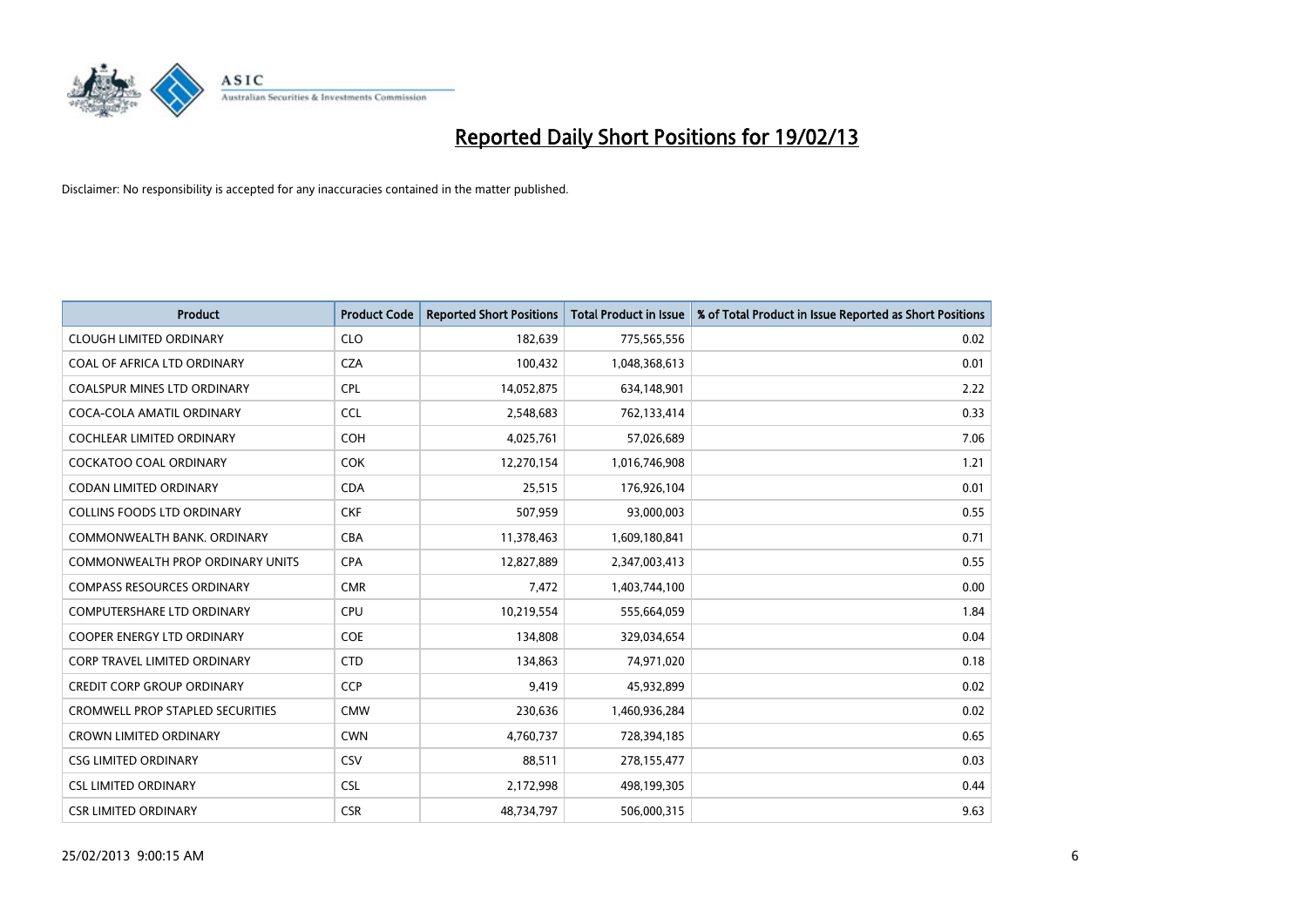

| <b>Product</b>                       | <b>Product Code</b> | <b>Reported Short Positions</b> | <b>Total Product in Issue</b> | % of Total Product in Issue Reported as Short Positions |
|--------------------------------------|---------------------|---------------------------------|-------------------------------|---------------------------------------------------------|
| <b>CUDECO LIMITED ORDINARY</b>       | CDU                 | 2,444,996                       | 199,877,294                   | 1.22                                                    |
| DART ENERGY LTD ORDINARY             | <b>DTE</b>          | 15,763,743                      | 878,668,388                   | 1.79                                                    |
| DAVID JONES LIMITED ORDINARY         | <b>DJS</b>          | 62,047,978                      | 531,788,775                   | 11.67                                                   |
| <b>DECMIL GROUP LIMITED ORDINARY</b> | <b>DCG</b>          | 298,112                         | 168,203,219                   | 0.18                                                    |
| DEEP YELLOW LIMITED ORDINARY         | <b>DYL</b>          | 500,000                         | 1,553,507,294                 | 0.03                                                    |
| DEXUS PROPERTY GROUP STAPLED UNITS   | <b>DXS</b>          | 11,818,316                      | 4,839,024,176                 | 0.24                                                    |
| DISCOVERY METALS LTD ORDINARY        | <b>DML</b>          | 1,837,417                       | 486,986,451                   | 0.38                                                    |
| DOMINO PIZZA ENTERPR ORDINARY        | <b>DMP</b>          | 49,353                          | 70,192,674                    | 0.07                                                    |
| DORAY MINERALS LTD ORDINARY          | <b>DRM</b>          | 79,459                          | 141,866,768                   | 0.06                                                    |
| DOWNER EDI LIMITED ORDINARY          | <b>DOW</b>          | 4,282,101                       | 429,100,296                   | 1.00                                                    |
| DRILLSEARCH ENERGY ORDINARY          | <b>DLS</b>          | 1,646,826                       | 427,353,371                   | 0.39                                                    |
| DUET GROUP STAPLED US PROHIBIT.      | <b>DUE</b>          | 11,167,168                      | 1,169,314,842                 | 0.96                                                    |
| DULUXGROUP LIMITED ORDINARY          | <b>DLX</b>          | 6,286,506                       | 374,507,181                   | 1.68                                                    |
| <b>DWS LTD ORDINARY</b>              | <b>DWS</b>          | 305,047                         | 132,362,763                   | 0.23                                                    |
| ECHO ENTERTAINMENT ORDINARY          | EGP                 | 9,513,646                       | 825,672,730                   | 1.15                                                    |
| ELDERS LIMITED ORDINARY              | <b>ELD</b>          | 17,724,888                      | 448,598,480                   | 3.95                                                    |
| ELEMENTAL MINERALS ORDINARY          | <b>ELM</b>          | 33,456                          | 288,587,228                   | 0.01                                                    |
| ELEMENTOS LIMITED ORDINARY           | <b>ELT</b>          | 16                              | 149,531,420                   | 0.00                                                    |
| <b>EMECO HOLDINGS ORDINARY</b>       | <b>EHL</b>          | 7,110,119                       | 599,675,707                   | 1.19                                                    |
| <b>ENDEAVOUR MIN CORP CDI 1:1</b>    | <b>EVR</b>          | 207,269                         | 129,653,699                   | 0.16                                                    |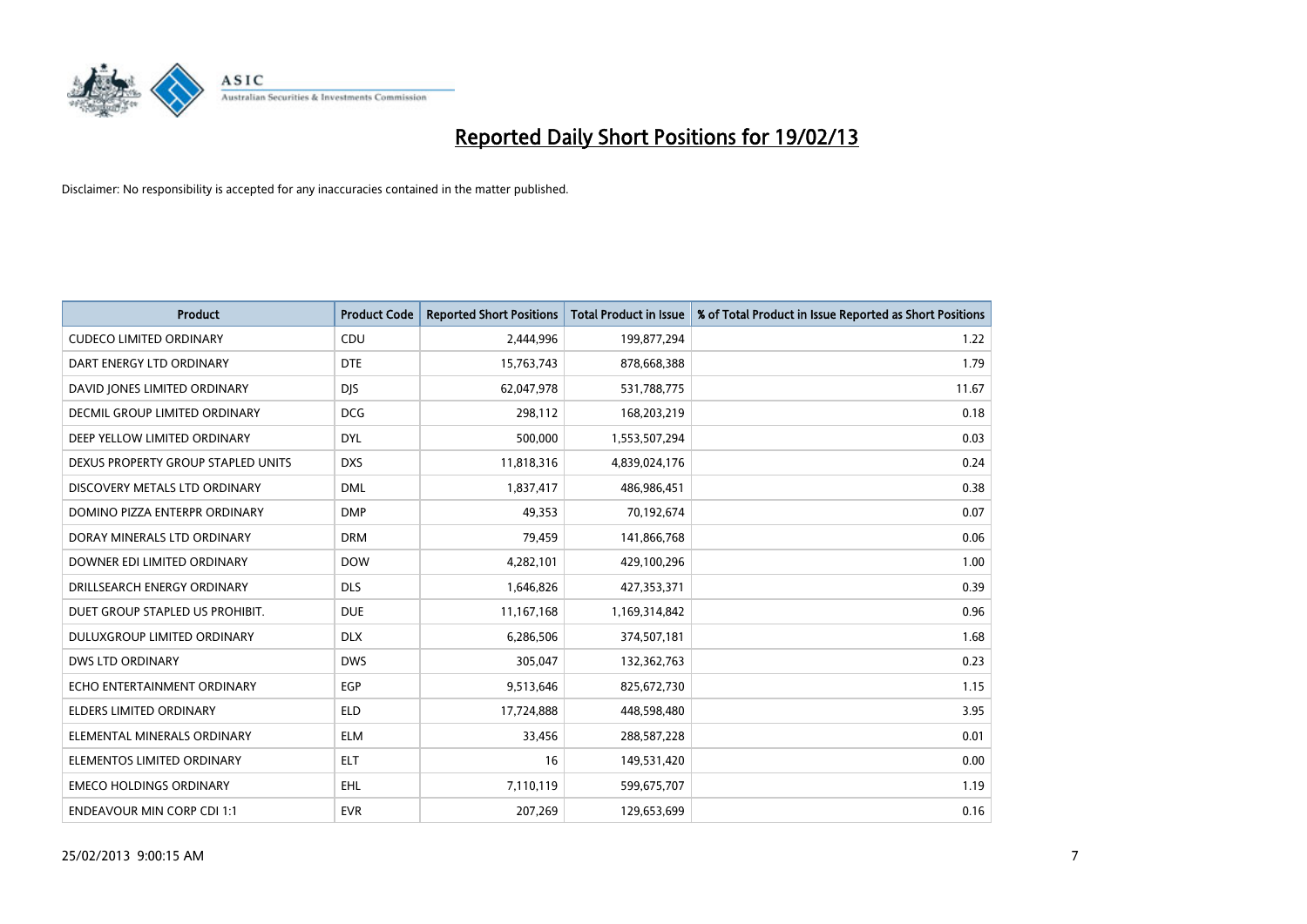

| <b>Product</b>                         | <b>Product Code</b> | <b>Reported Short Positions</b> | <b>Total Product in Issue</b> | % of Total Product in Issue Reported as Short Positions |
|----------------------------------------|---------------------|---------------------------------|-------------------------------|---------------------------------------------------------|
| <b>ENERGY RESOURCES ORDINARY 'A'</b>   | <b>ERA</b>          | 7,118,472                       | 517,725,062                   | 1.37                                                    |
| ENERGY WORLD CORPOR. ORDINARY          | <b>EWC</b>          | 18,173,227                      | 1,734,166,672                 | 1.05                                                    |
| <b>ENVESTRA LIMITED ORDINARY</b>       | <b>ENV</b>          | 8,519,910                       | 1,603,333,497                 | 0.53                                                    |
| EVOLUTION MINING LTD ORDINARY          | <b>EVN</b>          | 7,649,535                       | 708,092,989                   | 1.08                                                    |
| FAIRFAX MEDIA LTD ORDINARY             | <b>FXI</b>          | 377,032,668                     | 2,351,955,725                 | 16.03                                                   |
| <b>FANTASTIC HOLDINGS ORDINARY</b>     | <b>FAN</b>          | 134,680                         | 102,739,538                   | 0.13                                                    |
| <b>FAR LTD ORDINARY</b>                | <b>FAR</b>          | 21,000,000                      | 2,499,846,742                 | 0.84                                                    |
| FEDERATION CNTRES ORD/UNIT STAPLED SEC | <b>FDC</b>          | 5,347,456                       | 1,427,391,696                 | 0.37                                                    |
| FKP PROPERTY GROUP STAPLED SECURITIES  | <b>FKP</b>          | 5,269,499                       | 321,578,705                   | 1.64                                                    |
| FLEETWOOD CORP ORDINARY                | <b>FWD</b>          | 2,931,691                       | 60,033,258                    | 4.88                                                    |
| FLETCHER BUILDING ORDINARY             | <b>FBU</b>          | 4,144,876                       | 684,793,538                   | 0.61                                                    |
| <b>FLEXIGROUP LIMITED ORDINARY</b>     | <b>FXL</b>          | 30,249                          | 287,469,669                   | 0.01                                                    |
| <b>FLIGHT CENTRE ORDINARY</b>          | <b>FLT</b>          | 11,212,562                      | 100,170,726                   | 11.19                                                   |
| FLINDERS MINES LTD ORDINARY            | <b>FMS</b>          | 2,041,194                       | 1,821,300,404                 | 0.11                                                    |
| <b>FOCUS MINERALS LTD ORDINARY</b>     | <b>FML</b>          | 933.000                         | 8,822,771,352                 | 0.01                                                    |
| FONTERRA SHARE FUND ORDINARY UNITS     | <b>FSF</b>          | 34,842                          | 95,689,327                    | 0.04                                                    |
| <b>FORGE GROUP LIMITED ORDINARY</b>    | FGE                 | 161,827                         | 86,169,014                    | 0.19                                                    |
| <b>FORTESCUE METALS GRP ORDINARY</b>   | <b>FMG</b>          | 149,834,352                     | 3,113,798,659                 | 4.81                                                    |
| <b>G.U.D. HOLDINGS ORDINARY</b>        | <b>GUD</b>          | 3,936,280                       | 71,341,319                    | 5.52                                                    |
| <b>G8 EDUCATION LIMITED ORDINARY</b>   | <b>GEM</b>          | 381.606                         | 270,940,348                   | 0.14                                                    |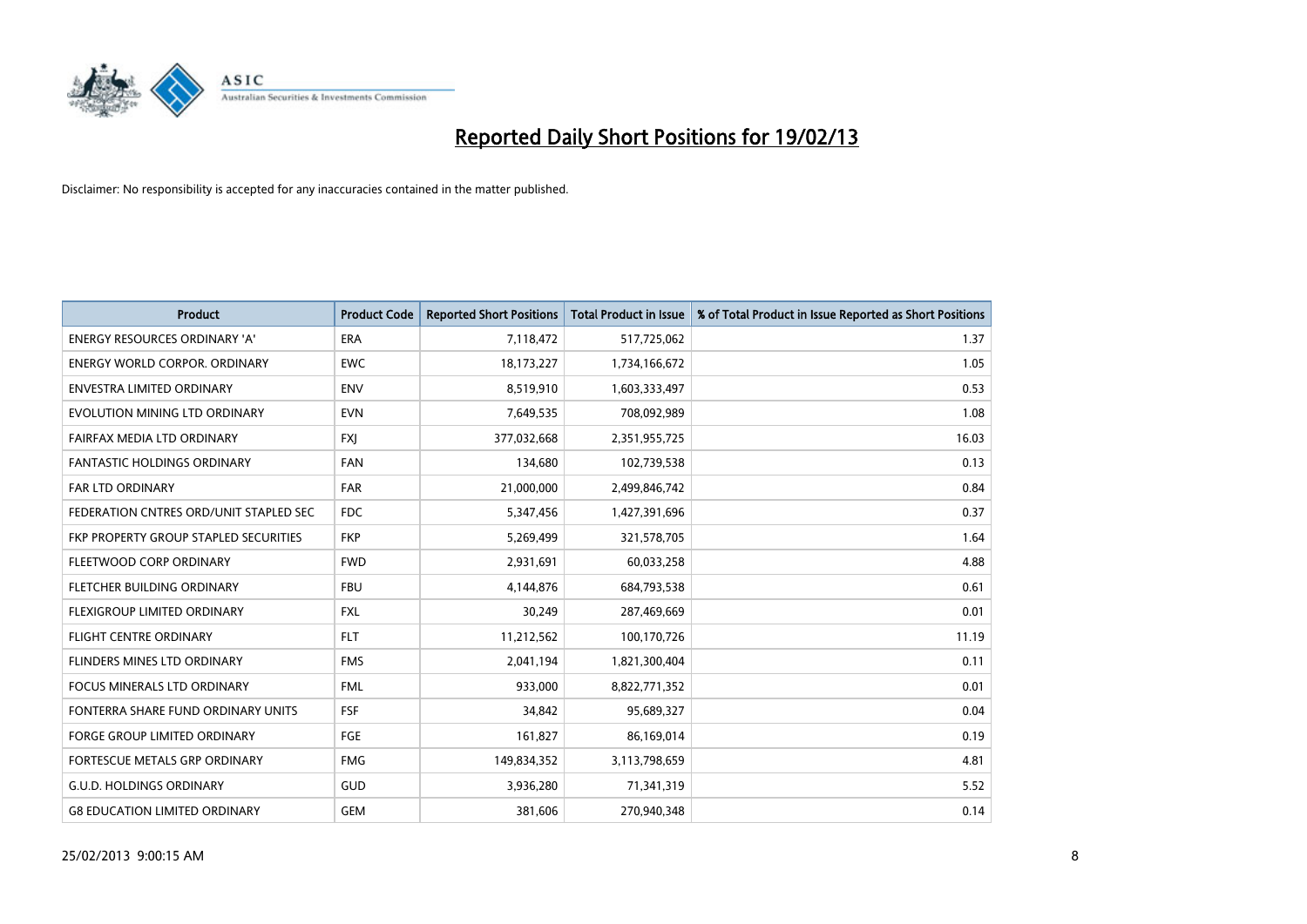

| <b>Product</b>                            | <b>Product Code</b> | <b>Reported Short Positions</b> | <b>Total Product in Issue</b> | % of Total Product in Issue Reported as Short Positions |
|-------------------------------------------|---------------------|---------------------------------|-------------------------------|---------------------------------------------------------|
| <b>GALAXY RESOURCES ORDINARY</b>          | <b>GXY</b>          | 3,683,207                       | 560,357,421                   | 0.66                                                    |
| <b>GENETIC TECHNOLOGIES ORDINARY</b>      | <b>GTG</b>          | 538,950                         | 475,471,819                   | 0.11                                                    |
| <b>GEODYNAMICS LIMITED ORDINARY</b>       | GDY                 | 850                             | 406,452,608                   | 0.00                                                    |
| <b>GINDALBIE METALS LTD ORDINARY</b>      | <b>GBG</b>          | 37,450,187                      | 1,404,350,200                 | 2.67                                                    |
| <b>GOODMAN FIELDER, ORDINARY</b>          | <b>GFF</b>          | 25,061,845                      | 1,955,559,207                 | 1.28                                                    |
| <b>GOODMAN GROUP STAPLED US PROHIBIT.</b> | <b>GMG</b>          | 1,034,951                       | 1,713,233,947                 | 0.06                                                    |
| <b>GPT GROUP STAPLED SEC.</b>             | <b>GPT</b>          | 6,971,031                       | 1,766,785,075                 | 0.39                                                    |
| <b>GRAINCORP LIMITED A CLASS ORDINARY</b> | <b>GNC</b>          | 717,223                         | 228,855,628                   | 0.31                                                    |
| <b>GRANGE RESOURCES, ORDINARY</b>         | <b>GRR</b>          | 541,346                         | 1,156,181,782                 | 0.05                                                    |
| <b>GREENLAND MIN EN LTD ORDINARY</b>      | GGG                 | 4,699,598                       | 567,937,409                   | 0.83                                                    |
| <b>GRYPHON MINERALS LTD ORDINARY</b>      | GRY                 | 25,442,728                      | 400,464,983                   | 6.35                                                    |
| <b>GUILDFORD COAL LTD ORDINARY</b>        | <b>GUF</b>          | 974,393                         | 521,046,899                   | 0.19                                                    |
| <b>GUIARAT NRE COAL LTD ORDINARY</b>      | <b>GNM</b>          | 587,657                         | 1,376,138,678                 | 0.04                                                    |
| <b>GUNNS LIMITED ORDINARY</b>             | <b>GNS</b>          | 51,772,667                      | 848,401,559                   | 6.10                                                    |
| <b>GWA GROUP LTD ORDINARY</b>             | <b>GWA</b>          | 5,989,845                       | 304,706,899                   | 1.97                                                    |
| <b>HARVEY NORMAN ORDINARY</b>             | <b>HVN</b>          | 118,280,586                     | 1,062,316,784                 | 11.13                                                   |
| HASTIE GROUP LIMITED ORDINARY             | <b>HST</b>          | 210,891                         | 137,353,504                   | 0.15                                                    |
| <b>HENDERSON GROUP CDI 1:1</b>            | <b>HGG</b>          | 1,702,468                       | 718,996,007                   | 0.24                                                    |
| HFA HOLDINGS LIMITED ORDINARY             | <b>HFA</b>          | 3,809                           | 117,332,831                   | 0.00                                                    |
| <b>HIGHLANDS PACIFIC ORDINARY</b>         | <b>HIG</b>          | 483,892                         | 789,132,854                   | 0.06                                                    |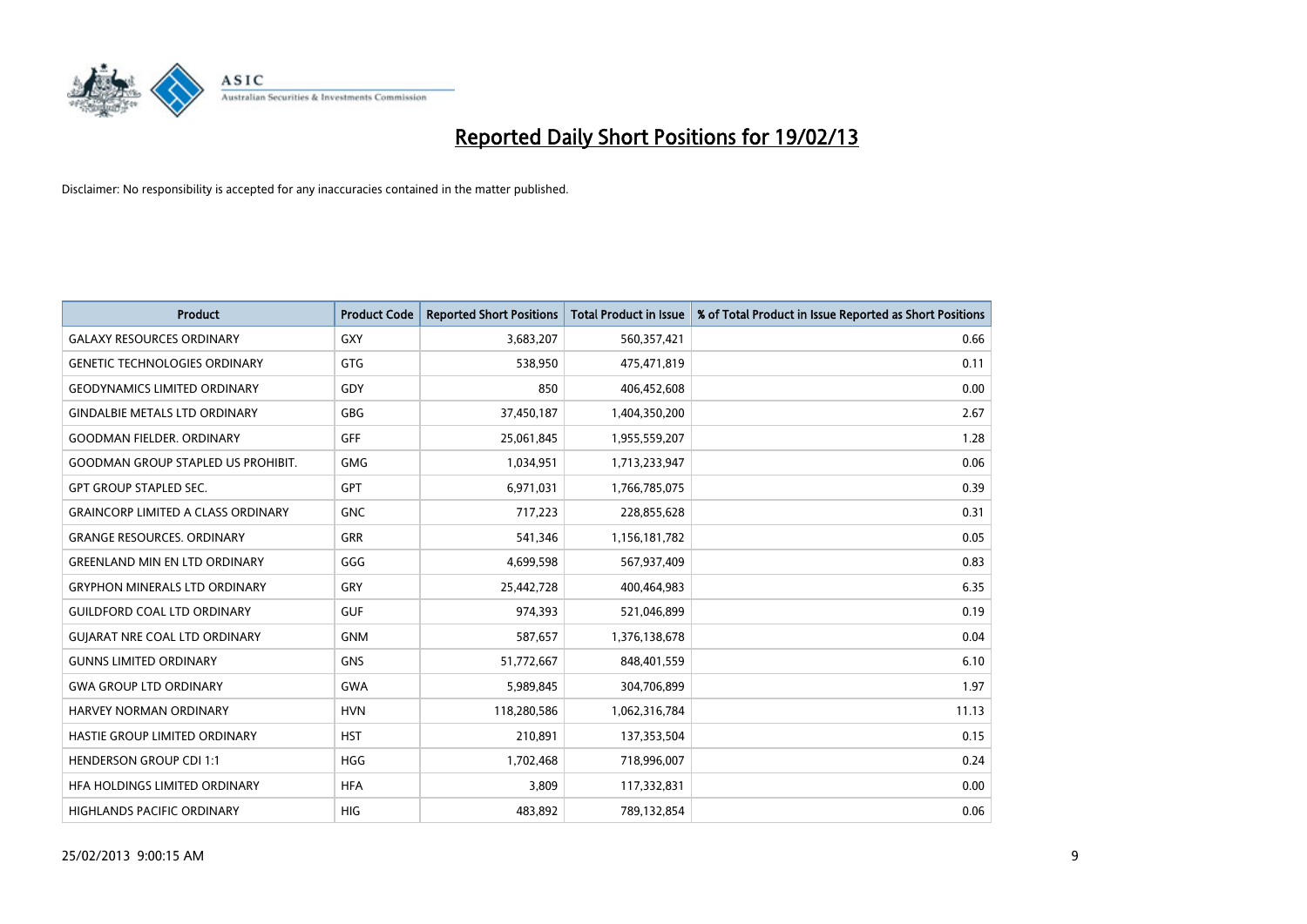

| <b>Product</b>                                | <b>Product Code</b> | <b>Reported Short Positions</b> | <b>Total Product in Issue</b> | % of Total Product in Issue Reported as Short Positions |
|-----------------------------------------------|---------------------|---------------------------------|-------------------------------|---------------------------------------------------------|
| HILLGROVE RES LTD ORDINARY                    | <b>HGO</b>          | 2,044,545                       | 1,022,760,221                 | 0.20                                                    |
| HILLS HOLDINGS LTD ORDINARY                   | <b>HIL</b>          | 2,507,429                       | 246,500,444                   | 1.02                                                    |
| HORIZON OIL LIMITED ORDINARY                  | <b>HZN</b>          | 32,259,870                      | 1,133,316,515                 | 2.85                                                    |
| <b>ICON ENERGY LIMITED ORDINARY</b>           | <b>ICN</b>          | 1,724,608                       | 533,391,210                   | 0.32                                                    |
| <b>IINET LIMITED ORDINARY</b>                 | <b>IIN</b>          | 40,721                          | 161,238,847                   | 0.03                                                    |
| <b>ILUKA RESOURCES ORDINARY</b>               | ILU                 | 60,552,125                      | 418,700,517                   | 14.46                                                   |
| <b>IMDEX LIMITED ORDINARY</b>                 | <b>IMD</b>          | 3,497,256                       | 210,473,188                   | 1.66                                                    |
| IMF (AUSTRALIA) LTD ORDINARY                  | <b>IMF</b>          | 753,953                         | 123,201,716                   | 0.61                                                    |
| <b>INCITEC PIVOT ORDINARY</b>                 | IPL                 | 6,564,115                       | 1,628,730,107                 | 0.40                                                    |
| <b>INDEPENDENCE GROUP ORDINARY</b>            | <b>IGO</b>          | 2,701,691                       | 232,882,535                   | 1.16                                                    |
| INDOPHIL RESOURCES ORDINARY                   | <b>IRN</b>          | 303,578                         | 1,203,146,194                 | 0.03                                                    |
| INFIGEN ENERGY STAPLED SECURITIES             | <b>IFN</b>          | 2,969,149                       | 762,265,972                   | 0.39                                                    |
| <b>INSURANCE AUSTRALIA ORDINARY</b>           | IAG                 | 4,743,575                       | 2,079,034,021                 | 0.23                                                    |
| <b>INTEGRATED RESEARCH ORDINARY</b>           | IRI                 | 42,338                          | 168,359,453                   | 0.03                                                    |
| <b>INTREPID MINES ORDINARY</b>                | <b>IAU</b>          | 9,431,429                       | 555,519,374                   | 1.70                                                    |
| <b>INVESTA OFFICE FUND STAPLED SECURITIES</b> | <b>IOF</b>          | 3,056,859                       | 614,047,458                   | 0.50                                                    |
| <b>INVOCARE LIMITED ORDINARY</b>              | <b>IVC</b>          | 2,915,476                       | 110,030,298                   | 2.65                                                    |
| ION LIMITED ORDINARY                          | <b>ION</b>          | 164,453                         | 256,365,105                   | 0.06                                                    |
| <b>IOOF HOLDINGS LTD ORDINARY</b>             | IFL.                | 1,418,101                       | 232,091,225                   | 0.61                                                    |
| <b>IRESS LIMITED ORDINARY</b>                 | <b>IRE</b>          | 1,862,104                       | 128,620,231                   | 1.45                                                    |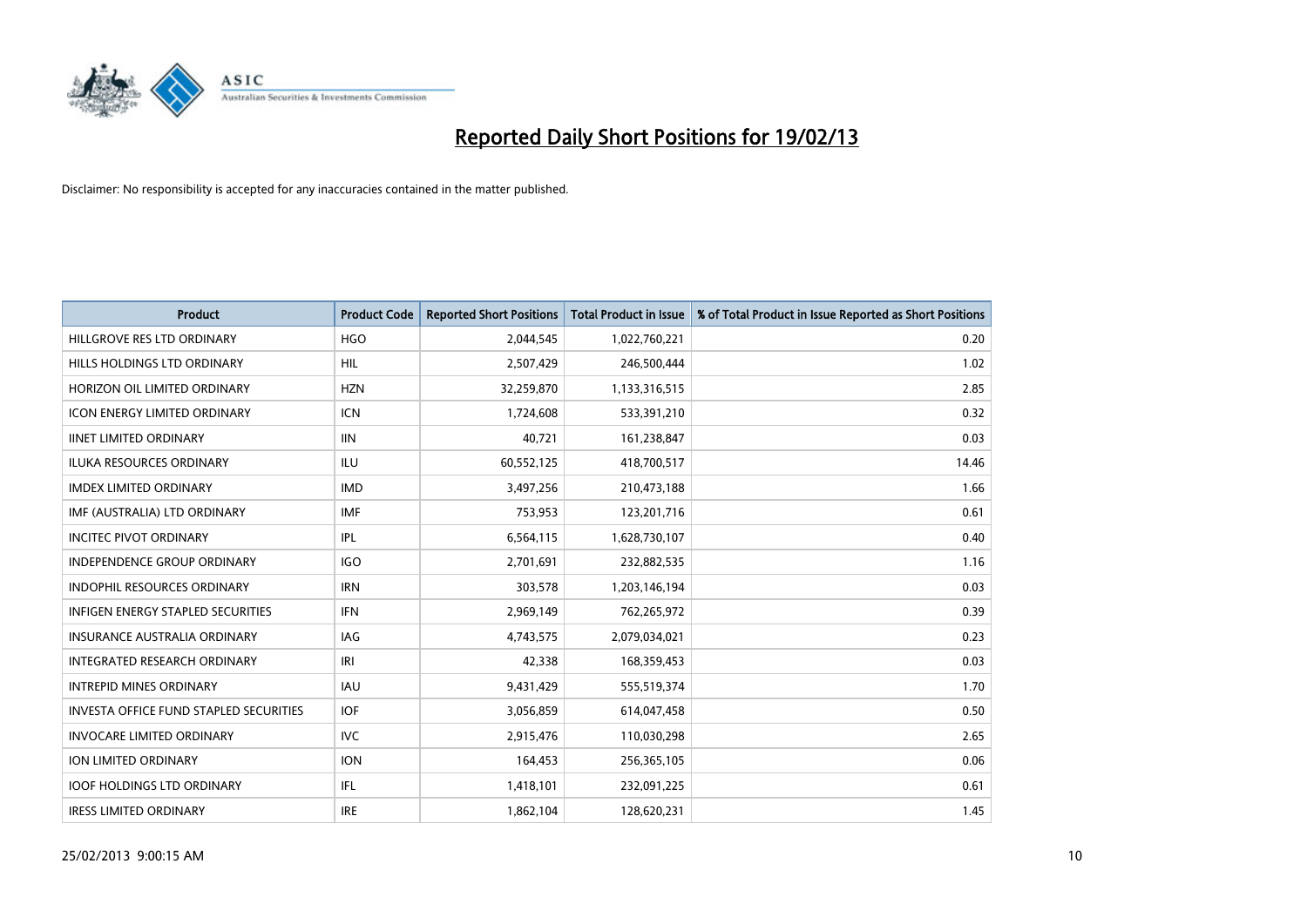

| <b>Product</b>                                  | <b>Product Code</b> | <b>Reported Short Positions</b> | <b>Total Product in Issue</b> | % of Total Product in Issue Reported as Short Positions |
|-------------------------------------------------|---------------------|---------------------------------|-------------------------------|---------------------------------------------------------|
| <b>IRON ORE HOLDINGS ORDINARY</b>               | <b>IOH</b>          | 39,352                          | 161,174,005                   | 0.02                                                    |
| ISHARES MSCI EM MKTS CDI 1:1                    | IEM                 | 12,601                          | 425,700,000                   | 0.00                                                    |
| ISHARES MSCI JAPAN CDI 1:1                      | <b>IIP</b>          | 6.891                           | 822,000,000                   | 0.00                                                    |
| ISHARES S&P ASIA 50 CDI 1:1                     | <b>IAA</b>          | 5,998                           | 1,700,000                     | 0.35                                                    |
| <b>IVANHOE AUSTRALIA ORDINARY</b>               | <b>IVA</b>          | 1,497,419                       | 723,714,943                   | 0.21                                                    |
| <b>JAMES HARDIE INDUST CHESS DEPOSITARY INT</b> | <b>IHX</b>          | 7,528,794                       | 440,917,727                   | 1.71                                                    |
| <b>IB HI-FI LIMITED ORDINARY</b>                | <b>JBH</b>          | 18,658,971                      | 98,850,643                    | 18.88                                                   |
| <b>JUMBO INTERACTIVE ORDINARY</b>               | <b>JIN</b>          | 4,925                           | 43,112,560                    | 0.01                                                    |
| <b>KAGARA LTD ORDINARY</b>                      | KZL                 | 3,009,512                       | 798,953,117                   | 0.38                                                    |
| KANGAROO RES LTD ORDINARY                       | <b>KRL</b>          | 46,484                          | 3,434,430,012                 | 0.00                                                    |
| KAROON GAS AUSTRALIA ORDINARY                   | <b>KAR</b>          | 203,802                         | 221,420,769                   | 0.09                                                    |
| KATHMANDU HOLD LTD ORDINARY                     | <b>KMD</b>          | 17,209                          | 200,215,894                   | 0.01                                                    |
| <b>KBL MINING LIMITED ORDINARY</b>              | <b>KBL</b>          | 1,820                           | 293,535,629                   | 0.00                                                    |
| KINGSGATE CONSOLID. ORDINARY                    | <b>KCN</b>          | 13,592,670                      | 151,828,173                   | 8.95                                                    |
| KINGSROSE MINING LTD ORDINARY                   | <b>KRM</b>          | 247,736                         | 291,959,871                   | 0.08                                                    |
| LEIGHTON HOLDINGS ORDINARY                      | LEI                 | 8,472,092                       | 337, 164, 188                 | 2.51                                                    |
| LEND LEASE GROUP UNIT/ORD STAPLED               | LLC                 | 4,071,134                       | 574,351,883                   | 0.71                                                    |
| LINC ENERGY LTD ORDINARY                        | <b>LNC</b>          | 16,037,447                      | 517,770,424                   | 3.10                                                    |
| LIQUEFIED NATURAL ORDINARY                      | <b>LNG</b>          | 99,016                          | 267,699,015                   | 0.04                                                    |
| LYCOPODIUM LIMITED ORDINARY                     | LYL                 | 402                             | 38,755,103                    | 0.00                                                    |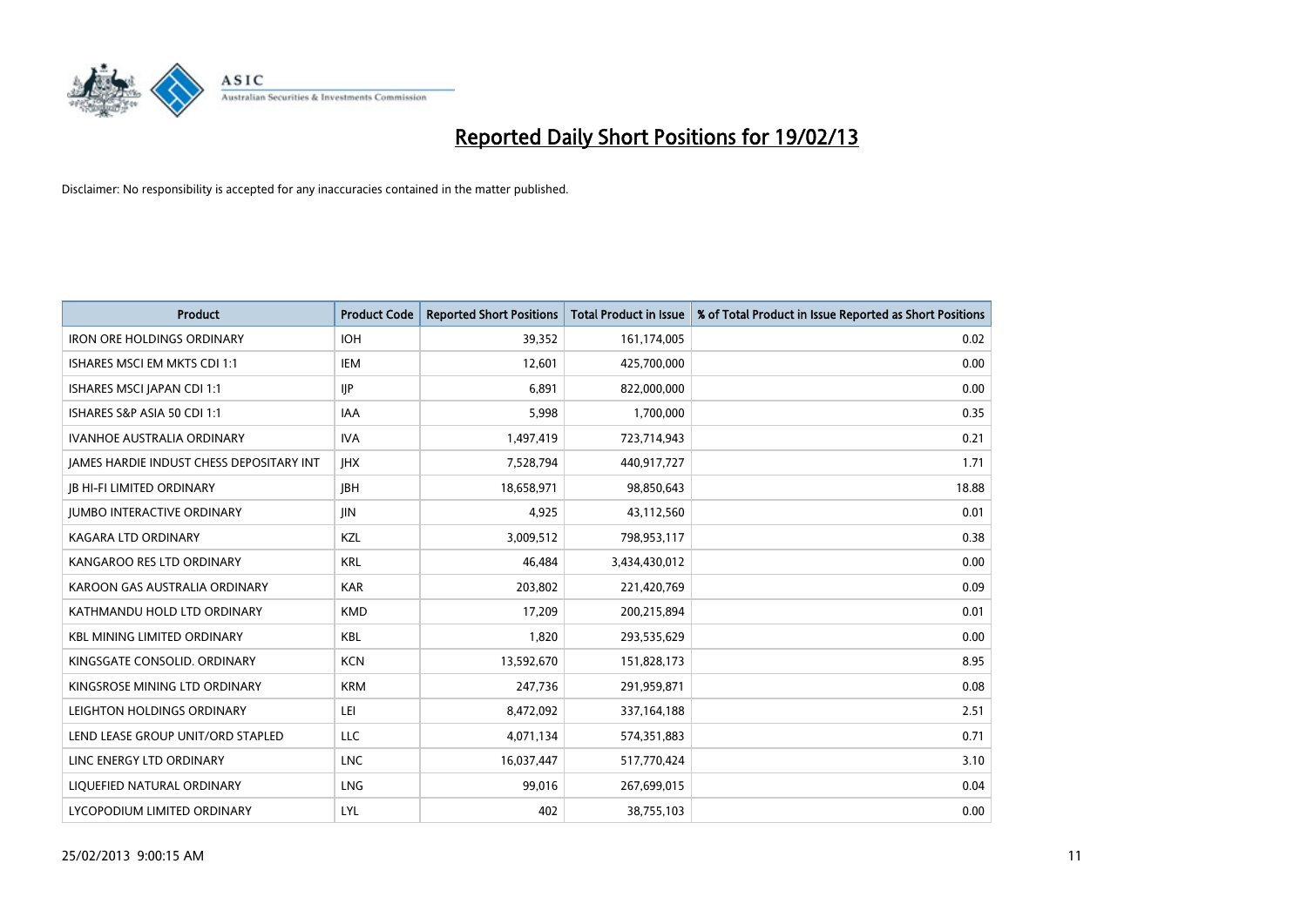

| <b>Product</b>                        | <b>Product Code</b> | <b>Reported Short Positions</b> | <b>Total Product in Issue</b> | % of Total Product in Issue Reported as Short Positions |
|---------------------------------------|---------------------|---------------------------------|-------------------------------|---------------------------------------------------------|
| <b>LYNAS CORPORATION ORDINARY</b>     | <b>LYC</b>          | 184,894,619                     | 1,960,801,292                 | 9.43                                                    |
| M2 TELECOMMUNICATION ORDINARY         | <b>MTU</b>          | 7,734,476                       | 158,016,251                   | 4.89                                                    |
| <b>MACA LIMITED ORDINARY</b>          | <b>MLD</b>          | 965,200                         | 150,000,000                   | 0.64                                                    |
| <b>MACMAHON HOLDINGS ORDINARY</b>     | <b>MAH</b>          | 10,048,775                      | 1,261,699,966                 | 0.80                                                    |
| MACQ ATLAS ROADS GRP ORDINARY STAPLED | <b>MQA</b>          | 6,298,213                       | 478,531,436                   | 1.32                                                    |
| MACOUARIE GROUP LTD ORDINARY          | <b>MOG</b>          | 4,464,731                       | 339,180,329                   | 1.32                                                    |
| <b>MATRIX C &amp; E LTD ORDINARY</b>  | <b>MCE</b>          | 3,752,243                       | 94,555,428                    | 3.97                                                    |
| MAVERICK DRILLING ORDINARY            | <b>MAD</b>          | 9,765,722                       | 452,726,751                   | 2.16                                                    |
| MCMILLAN SHAKESPEARE ORDINARY         | <b>MMS</b>          | 254,255                         | 74,523,965                    | 0.34                                                    |
| MEDUSA MINING LTD ORDINARY            | <b>MML</b>          | 3,428,033                       | 188,903,911                   | 1.81                                                    |
| MELBOURNE IT LIMITED ORDINARY         | <b>MLB</b>          | 497,053                         | 82,451,363                    | 0.60                                                    |
| MEO AUSTRALIA LTD ORDINARY            | <b>MEO</b>          | 432,047                         | 627,264,587                   | 0.07                                                    |
| MERMAID MARINE ORDINARY               | <b>MRM</b>          | 853,100                         | 223,832,900                   | 0.38                                                    |
| MESOBLAST LIMITED ORDINARY            | <b>MSB</b>          | 17,972,732                      | 287,840,322                   | 6.24                                                    |
| METALS X LIMITED ORDINARY             | <b>MLX</b>          | 81,169                          | 1,651,766,110                 | 0.00                                                    |
| METCASH LIMITED ORDINARY              | <b>MTS</b>          | 96,888,258                      | 880,704,786                   | 11.00                                                   |
| METGASCO LIMITED ORDINARY             | <b>MEL</b>          | 26,358                          | 445,158,802                   | 0.01                                                    |
| METMINCO LIMITED ORDINARY             | <b>MNC</b>          | 54,825                          | 1,749,543,023                 | 0.00                                                    |
| MICLYN EXP OFFSHR ORDINARY            | <b>MIO</b>          | 8,842                           | 278,639,188                   | 0.00                                                    |
| MILTON CORPORATION ORDINARY           | <b>MLT</b>          | 12,800                          | 121,625,655                   | 0.01                                                    |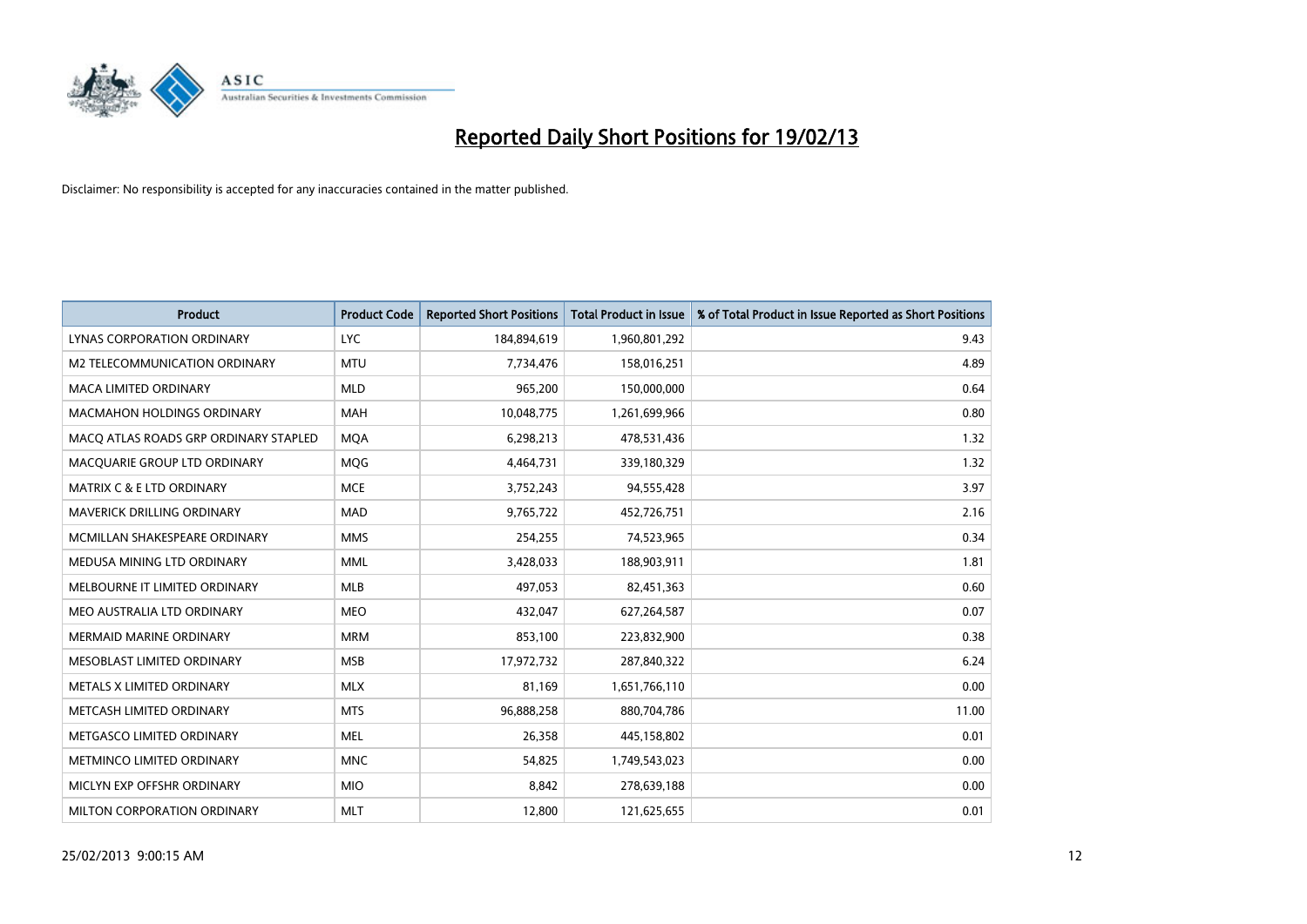

| <b>Product</b>                       | <b>Product Code</b> | <b>Reported Short Positions</b> | <b>Total Product in Issue</b> | % of Total Product in Issue Reported as Short Positions |
|--------------------------------------|---------------------|---------------------------------|-------------------------------|---------------------------------------------------------|
| MINCOR RESOURCES NL ORDINARY         | <b>MCR</b>          | 2,248,427                       | 188,208,274                   | 1.19                                                    |
| MINERAL DEPOSITS ORDINARY            | <b>MDL</b>          | 881.874                         | 83,538,786                    | 1.06                                                    |
| MINERAL RESOURCES, ORDINARY          | <b>MIN</b>          | 2,434,082                       | 185,724,169                   | 1.31                                                    |
| MIRABELA NICKEL LTD ORDINARY         | <b>MBN</b>          | 10,122,633                      | 876,765,094                   | 1.15                                                    |
| MIRVAC GROUP STAPLED SECURITIES      | <b>MGR</b>          | 7,838,456                       | 3,425,587,451                 | 0.23                                                    |
| <b>MOLOPO ENERGY LTD ORDINARY</b>    | <b>MPO</b>          | 848,365                         | 246,230,752                   | 0.34                                                    |
| MONADELPHOUS GROUP ORDINARY          | <b>MND</b>          | 7,830,856                       | 90,663,543                    | 8.64                                                    |
| MORTGAGE CHOICE LTD ORDINARY         | <b>MOC</b>          | 2,241,379                       | 123,431,282                   | 1.82                                                    |
| <b>MOUNT GIBSON IRON ORDINARY</b>    | <b>MGX</b>          | 3,208,960                       | 1,090,584,232                 | 0.29                                                    |
| MULTIPLEX SITES SITES                | <b>MXUPA</b>        | 1,580                           | 4,500,000                     | 0.04                                                    |
| <b>MURCHISON METALS LTD ORDINARY</b> | <b>MMX</b>          | 3,953,352                       | 450,497,346                   | 0.88                                                    |
| <b>MYER HOLDINGS LTD ORDINARY</b>    | <b>MYR</b>          | 79,825,937                      | 583,384,551                   | 13.68                                                   |
| <b>MYSTATE LIMITED ORDINARY</b>      | <b>MYS</b>          | 21,792                          | 87,117,374                    | 0.03                                                    |
| NATIONAL AUST, BANK ORDINARY         | <b>NAB</b>          | 10,984,534                      | 2,342,259,881                 | 0.47                                                    |
| NAVITAS LIMITED ORDINARY             | <b>NVT</b>          | 11,466,660                      | 375,367,918                   | 3.05                                                    |
| NEON ENERGY LIMITED ORDINARY         | <b>NEN</b>          | 2,627,386                       | 549,844,091                   | 0.48                                                    |
| NEW HOPE CORPORATION ORDINARY        | <b>NHC</b>          | 2,369,429                       | 830,563,352                   | 0.29                                                    |
| NEW STANDARD ENERGY ORDINARY         | <b>NSE</b>          | 322,032                         | 305,331,847                   | 0.11                                                    |
| NEWCREST MINING ORDINARY             | <b>NCM</b>          | 4,530,593                       | 765,906,839                   | 0.59                                                    |
| NEWS CORP A NON-VOTING CDI           | <b>NWSLV</b>        | 2,298,972                       | 1,526,294,206                 | 0.15                                                    |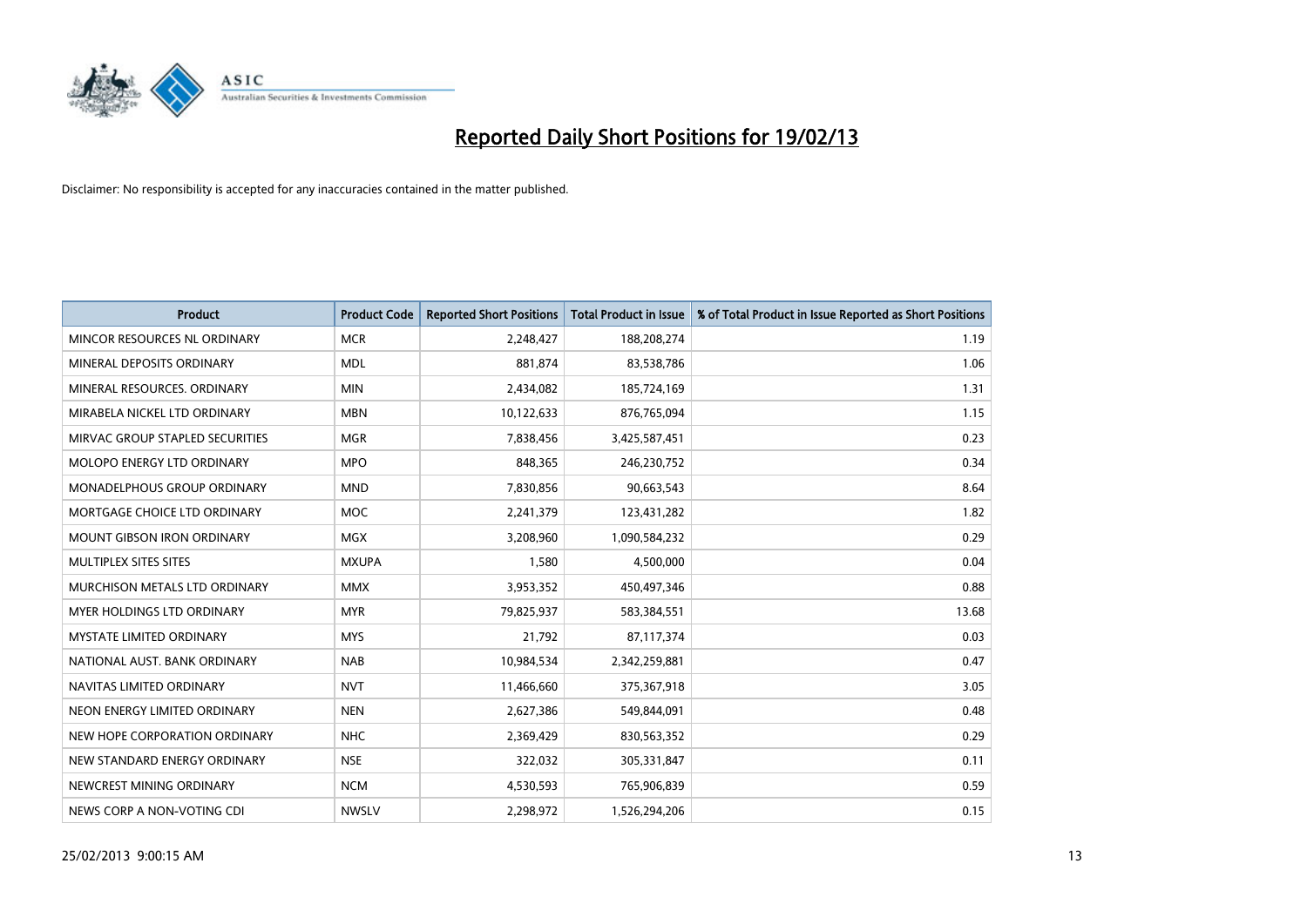

| <b>Product</b>                        | <b>Product Code</b> | <b>Reported Short Positions</b> | <b>Total Product in Issue</b> | % of Total Product in Issue Reported as Short Positions |
|---------------------------------------|---------------------|---------------------------------|-------------------------------|---------------------------------------------------------|
| NEWS CORP B VOTING CDI                | <b>NWS</b>          | 1,014,573                       | 798,520,953                   | 0.13                                                    |
| NEWSAT LIMITED ORDINARY               | <b>NWT</b>          | 58,617                          | 233,052,157                   | 0.03                                                    |
| NEXTDC LIMITED ORDINARY               | <b>NXT</b>          | 3,729,728                       | 172,602,288                   | 2.16                                                    |
| NEXUS ENERGY LIMITED ORDINARY         | <b>NXS</b>          | 8,558,470                       | 1,329,821,159                 | 0.64                                                    |
| NIDO PETROLEUM ORDINARY               | <b>NDO</b>          | 105,313                         | 1,906,373,341                 | 0.01                                                    |
| NOBLE MINERAL RES ORDINARY            | <b>NMG</b>          | 2,562,858                       | 666,397,952                   | 0.38                                                    |
| NORFOLK GROUP ORDINARY                | <b>NFK</b>          | 50                              | 158,890,730                   | 0.00                                                    |
| NORTHERN IRON LTD ORDINARY            | <b>NFE</b>          | 2,155,180                       | 484,405,314                   | 0.44                                                    |
| NORTHERN STAR ORDINARY                | <b>NST</b>          | 5,090,947                       | 424,277,027                   | 1.20                                                    |
| NRW HOLDINGS LIMITED ORDINARY         | <b>NWH</b>          | 4,547,675                       | 278,888,011                   | 1.63                                                    |
| NUFARM LIMITED ORDINARY               | <b>NUF</b>          | 5,815,645                       | 262,796,891                   | 2.21                                                    |
| OAKTON LIMITED ORDINARY               | <b>OKN</b>          | 12                              | 91,721,874                    | 0.00                                                    |
| OCEANAGOLD CORP. CHESS DEPOSITARY INT | <b>OGC</b>          | 157,475                         | 293,517,918                   | 0.05                                                    |
| OIL SEARCH LTD ORDINARY               | OSH                 | 23,795,846                      | 1,334,756,742                 | 1.78                                                    |
| OM HOLDINGS LIMITED ORDINARY          | OMH                 | 4,030,562                       | 673,423,337                   | 0.60                                                    |
| ORICA LIMITED ORDINARY                | ORI                 | 3,136,406                       | 366,768,327                   | 0.86                                                    |
| ORIGIN ENERGY ORDINARY                | <b>ORG</b>          | 12,272,389                      | 1,094,031,475                 | 1.12                                                    |
| OROCOBRE LIMITED ORDINARY             | <b>ORE</b>          | 265,868                         | 117,745,140                   | 0.23                                                    |
| OROTONGROUP LIMITED ORDINARY          | ORL                 | 176                             | 40,880,902                    | 0.00                                                    |
| ORPHEUS ENERGY LTD ORDINARY           | <b>OEG</b>          | 67,200                          | 130,475,919                   | 0.05                                                    |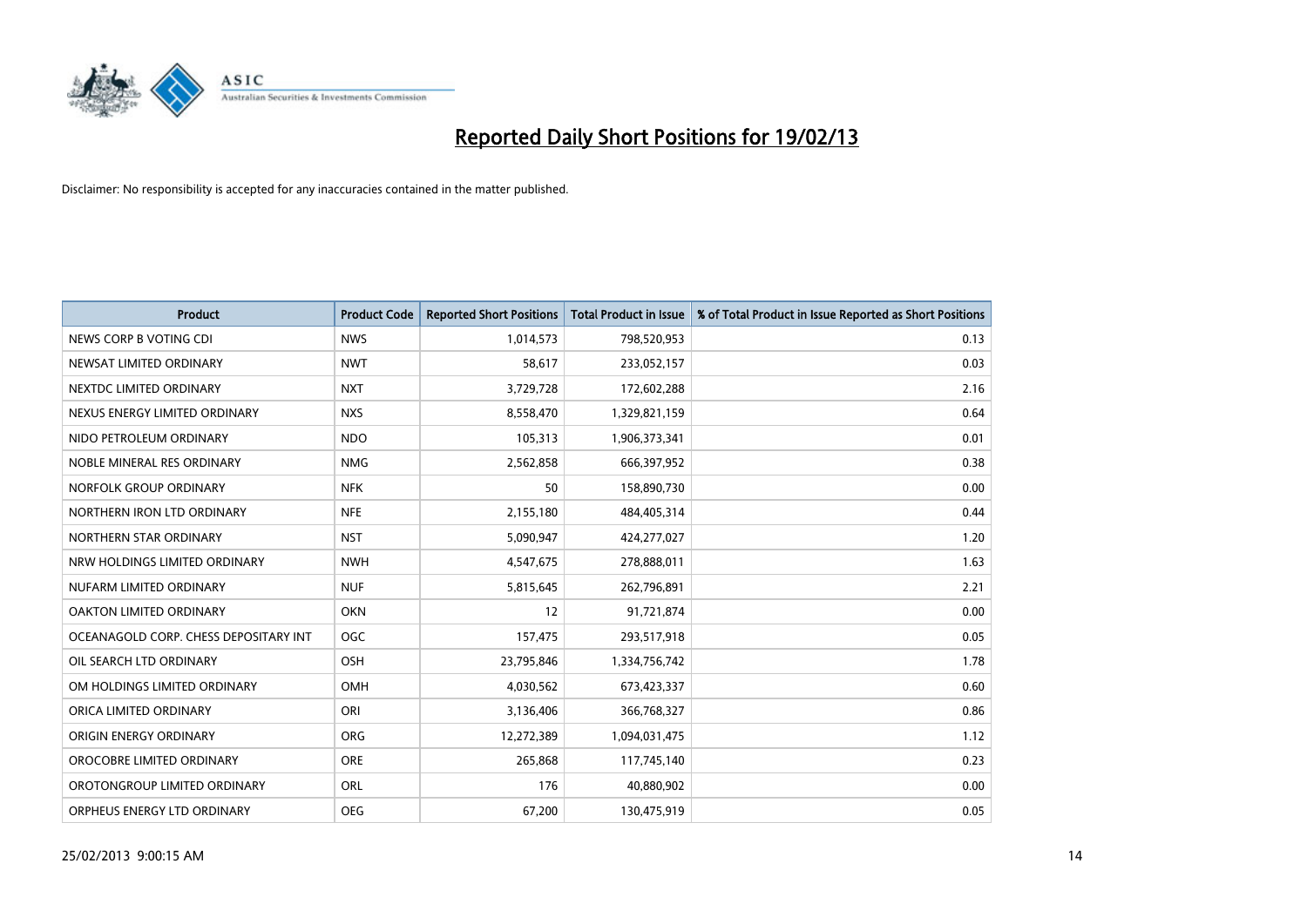

| <b>Product</b>               | <b>Product Code</b> | <b>Reported Short Positions</b> | <b>Total Product in Issue</b> | % of Total Product in Issue Reported as Short Positions |
|------------------------------|---------------------|---------------------------------|-------------------------------|---------------------------------------------------------|
| OZ MINERALS ORDINARY         | OZL                 | 11,028,685                      | 303,470,022                   | 3.63                                                    |
| PACIFIC BRANDS ORDINARY      | <b>PBG</b>          | 13,873,801                      | 912,915,695                   | 1.52                                                    |
| PALADIN ENERGY LTD ORDINARY  | <b>PDN</b>          | 106,497,996                     | 836,825,651                   | 12.73                                                   |
| PANAUST LIMITED ORDINARY     | <b>PNA</b>          | 2,079,800                       | 606,155,069                   | 0.34                                                    |
| PANORAMIC RESOURCES ORDINARY | PAN                 | 813,151                         | 256,058,555                   | 0.32                                                    |
| PAPERLINX LIMITED ORDINARY   | <b>PPX</b>          | 67,945                          | 609,280,761                   | 0.01                                                    |
| PAPILLON RES LTD ORDINARY    | <b>PIR</b>          | 1,302,603                       | 297,028,210                   | 0.44                                                    |
| PATTIES FOODS LTD ORDINARY   | PFL                 | 5,025                           | 139,065,639                   | 0.00                                                    |
| PEET LIMITED ORDINARY        | <b>PPC</b>          | 3,289,781                       | 321,013,141                   | 1.02                                                    |
| PERILYA LIMITED ORDINARY     | PEM                 | 1,177                           | 769,316,426                   | 0.00                                                    |
| PERPETUAL LIMITED ORDINARY   | <b>PPT</b>          | 2,152,030                       | 41,980,678                    | 5.13                                                    |
| PERSEUS MINING LTD ORDINARY  | PRU                 | 23,620,009                      | 457,962,088                   | 5.16                                                    |
| PHARMAXIS LTD ORDINARY       | <b>PXS</b>          | 10,780,148                      | 308,543,389                   | 3.49                                                    |
| PHOSPHAGENICS LTD. ORDINARY  | POH                 | 1,035,000                       | 1,020,215,957                 | 0.10                                                    |
| PLATINUM ASSET ORDINARY      | <b>PTM</b>          | 9,927,666                       | 561,347,878                   | 1.77                                                    |
| PLATINUM AUSTRALIA ORDINARY  | <b>PLA</b>          | 836,127                         | 504,968,043                   | 0.17                                                    |
| PMP LIMITED ORDINARY         | <b>PMP</b>          | 178,840                         | 323,781,124                   | 0.06                                                    |
| PREMIER INVESTMENTS ORDINARY | <b>PMV</b>          | 557,140                         | 155,260,478                   | 0.36                                                    |
| PRIMA BIOMED LTD ORDINARY    | <b>PRR</b>          | 4,458,810                       | 1,066,063,388                 | 0.42                                                    |
| PRIMARY HEALTH CARE ORDINARY | <b>PRY</b>          | 16,730,305                      | 502,983,554                   | 3.33                                                    |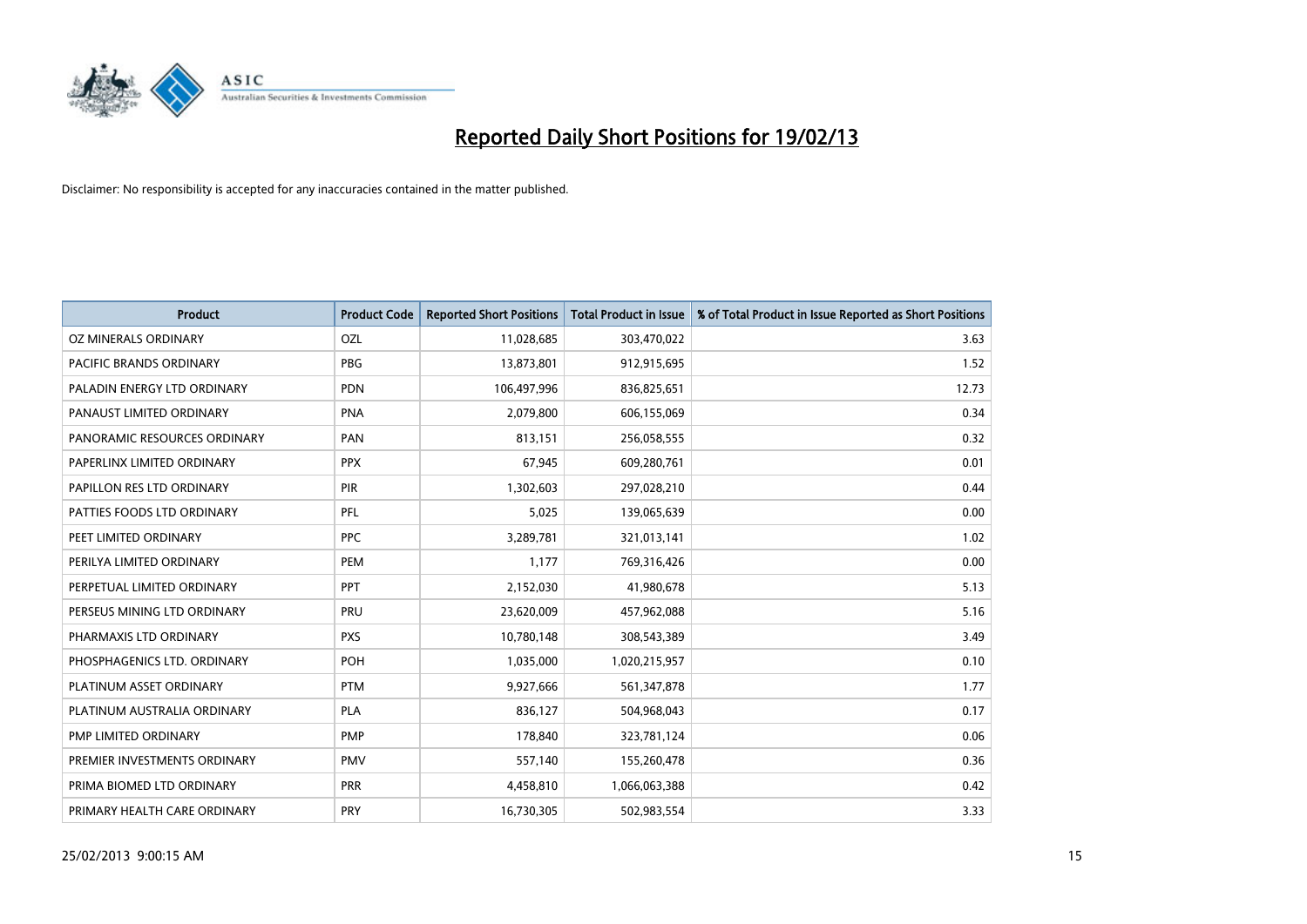

| <b>Product</b>                      | <b>Product Code</b> | <b>Reported Short Positions</b> | <b>Total Product in Issue</b> | % of Total Product in Issue Reported as Short Positions |
|-------------------------------------|---------------------|---------------------------------|-------------------------------|---------------------------------------------------------|
| PROGRAMMED ORDINARY                 | <b>PRG</b>          | 171,997                         | 118,177,001                   | 0.15                                                    |
| PURA VIDA ENERGY NL ORDINARY        | <b>PVD</b>          | 157,040                         | 59,983,514                    | 0.26                                                    |
| <b>QANTAS AIRWAYS ORDINARY</b>      | QAN                 | 17,550,528                      | 2,248,150,128                 | 0.78                                                    |
| <b>OBE INSURANCE GROUP ORDINARY</b> | <b>OBE</b>          | 47,491,825                      | 1,196,747,582                 | 3.97                                                    |
| ORXPHARMA LTD ORDINARY              | <b>ORX</b>          | 140,762                         | 144,644,706                   | 0.10                                                    |
| <b>QUBE HOLDINGS LTD ORDINARY</b>   | <b>QUB</b>          | 12,207,452                      | 926,489,845                   | 1.32                                                    |
| RAMELIUS RESOURCES ORDINARY         | <b>RMS</b>          | 5,160,726                       | 337,296,949                   | 1.53                                                    |
| RAMSAY HEALTH CARE ORDINARY         | <b>RHC</b>          | 2,464,662                       | 202,081,252                   | 1.22                                                    |
| <b>RCR TOMLINSON ORDINARY</b>       | <b>RCR</b>          | 57,522                          | 132,431,265                   | 0.04                                                    |
| <b>REA GROUP ORDINARY</b>           | <b>REA</b>          | 52,812                          | 131,714,699                   | 0.04                                                    |
| <b>RECKON LIMITED ORDINARY</b>      | <b>RKN</b>          | 452,270                         | 129,488,015                   | 0.35                                                    |
| <b>RED 5 LIMITED ORDINARY</b>       | <b>RED</b>          | 428,969                         | 135,488,008                   | 0.32                                                    |
| <b>RED FORK ENERGY ORDINARY</b>     | <b>RFE</b>          | 3,357,529                       | 384,951,719                   | 0.87                                                    |
| REDBANK ENERGY LTD ORDINARY         | AEI                 | 13                              | 786,287                       | 0.00                                                    |
| <b>REDFLEX HOLDINGS ORDINARY</b>    | <b>RDF</b>          | 342                             | 110,762,310                   | 0.00                                                    |
| REECE AUSTRALIA LTD. ORDINARY       | <b>REH</b>          | 480                             | 99,600,000                    | 0.00                                                    |
| <b>REGIS RESOURCES ORDINARY</b>     | <b>RRL</b>          | 7,438,083                       | 473,975,396                   | 1.57                                                    |
| RESMED INC CDI 10:1                 | <b>RMD</b>          | 14,847,951                      | 1,556,242,300                 | 0.95                                                    |
| <b>RESOLUTE MINING ORDINARY</b>     | <b>RSG</b>          | 2,791,685                       | 643,094,224                   | 0.43                                                    |
| RESOURCE GENERATION ORDINARY        | <b>RES</b>          | 73                              | 263,345,652                   | 0.00                                                    |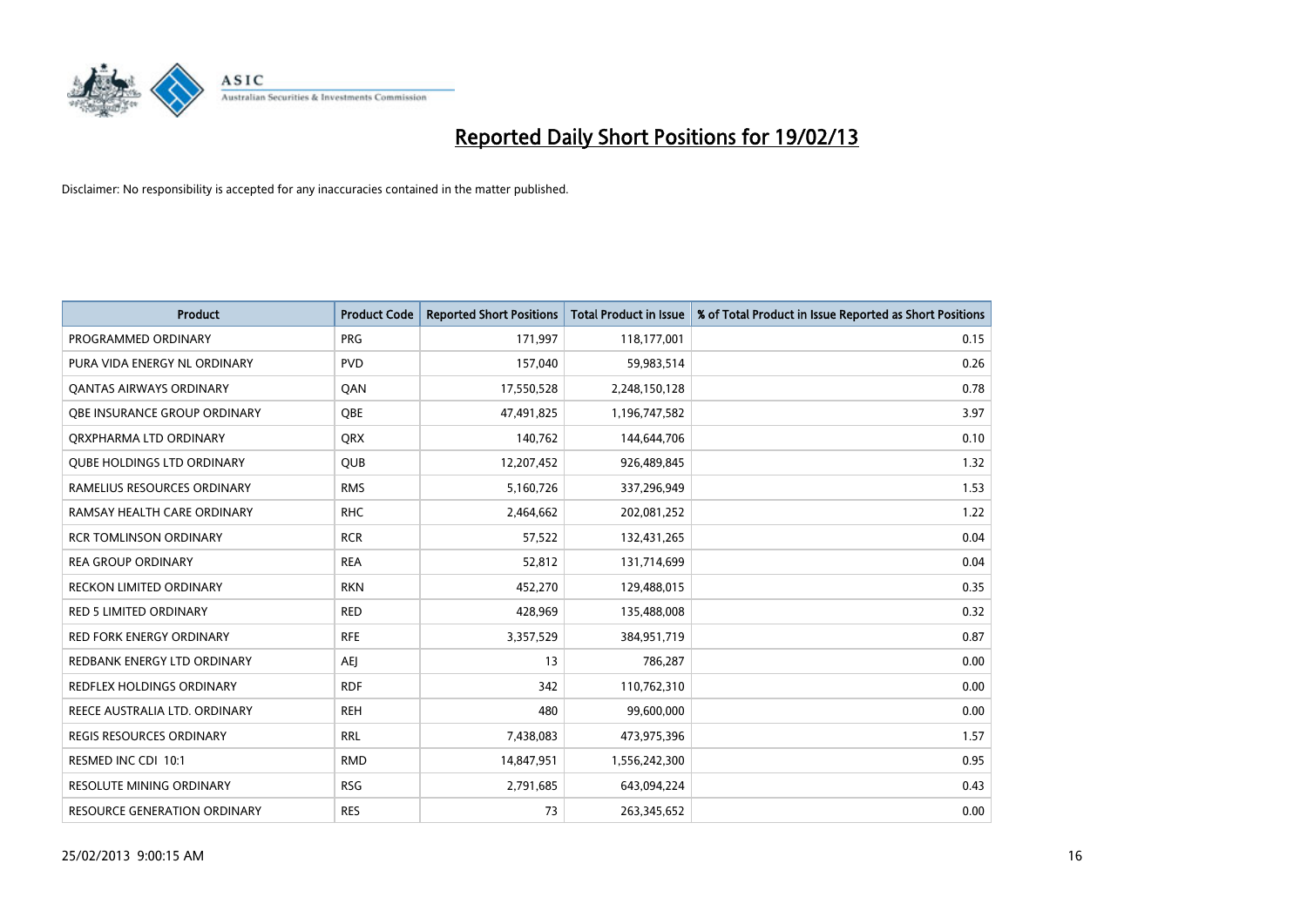

| <b>Product</b>                               | <b>Product Code</b> | <b>Reported Short Positions</b> | <b>Total Product in Issue</b> | % of Total Product in Issue Reported as Short Positions |
|----------------------------------------------|---------------------|---------------------------------|-------------------------------|---------------------------------------------------------|
| RETAIL FOOD GROUP ORDINARY                   | <b>RFG</b>          | 155,389                         | 130,087,856                   | 0.12                                                    |
| REVERSE CORP LIMITED ORDINARY                | <b>REF</b>          | 100                             | 92,382,175                    | 0.00                                                    |
| REX MINERALS LIMITED ORDINARY                | <b>RXM</b>          | 2,444,083                       | 188,907,284                   | 1.29                                                    |
| RHG LIMITED ORDINARY                         | <b>RHG</b>          | 35,521                          | 308,483,177                   | 0.01                                                    |
| <b>RIALTO ENERGY ORDINARY</b>                | <b>RIA</b>          | 41                              | 672,259,992                   | 0.00                                                    |
| <b>RIDLEY CORPORATION ORDINARY</b>           | <b>RIC</b>          | 21,995                          | 307,817,071                   | 0.01                                                    |
| RIO TINTO LIMITED ORDINARY                   | <b>RIO</b>          | 7,843,783                       | 435,758,720                   | 1.80                                                    |
| ROC OIL COMPANY ORDINARY                     | <b>ROC</b>          | 1,923,029                       | 683,235,552                   | 0.28                                                    |
| <b>RURALCO HOLDINGS ORDINARY</b>             | <b>RHL</b>          | 12,000                          | 55,019,284                    | 0.02                                                    |
| SAI GLOBAL LIMITED ORDINARY                  | SAI                 | 4,071,526                       | 206,963,533                   | 1.97                                                    |
| SALMAT LIMITED ORDINARY                      | <b>SLM</b>          | 412                             | 159,812,799                   | 0.00                                                    |
| SAMSON OIL & GAS LTD ORDINARY                | SSN                 | 7,687,653                       | 1,985,896,471                 | 0.39                                                    |
| SANDFIRE RESOURCES ORDINARY                  | <b>SFR</b>          | 3,522,073                       | 153,590,968                   | 2.29                                                    |
| <b>SANTOS LTD ORDINARY</b>                   | <b>STO</b>          | 2,842,937                       | 958,897,583                   | 0.30                                                    |
| SARACEN MINERAL ORDINARY                     | SAR                 | 11,400,873                      | 595,263,186                   | 1.92                                                    |
| <b>SCA PROPERTY GROUP STAPLED SECURITIES</b> | SCP                 | 20,497,013                      | 585,455,114                   | 3.50                                                    |
| SEDGMAN LIMITED ORDINARY                     | <b>SDM</b>          | 96,351                          | 217,623,797                   | 0.04                                                    |
| <b>SEEK LIMITED ORDINARY</b>                 | <b>SEK</b>          | 16,656,512                      | 337,101,307                   | 4.94                                                    |
| SENEX ENERGY LIMITED ORDINARY                | <b>SXY</b>          | 1,497,558                       | 1,140,804,837                 | 0.13                                                    |
| SERVICE STREAM ORDINARY                      | <b>SSM</b>          | 100                             | 283,418,867                   | 0.00                                                    |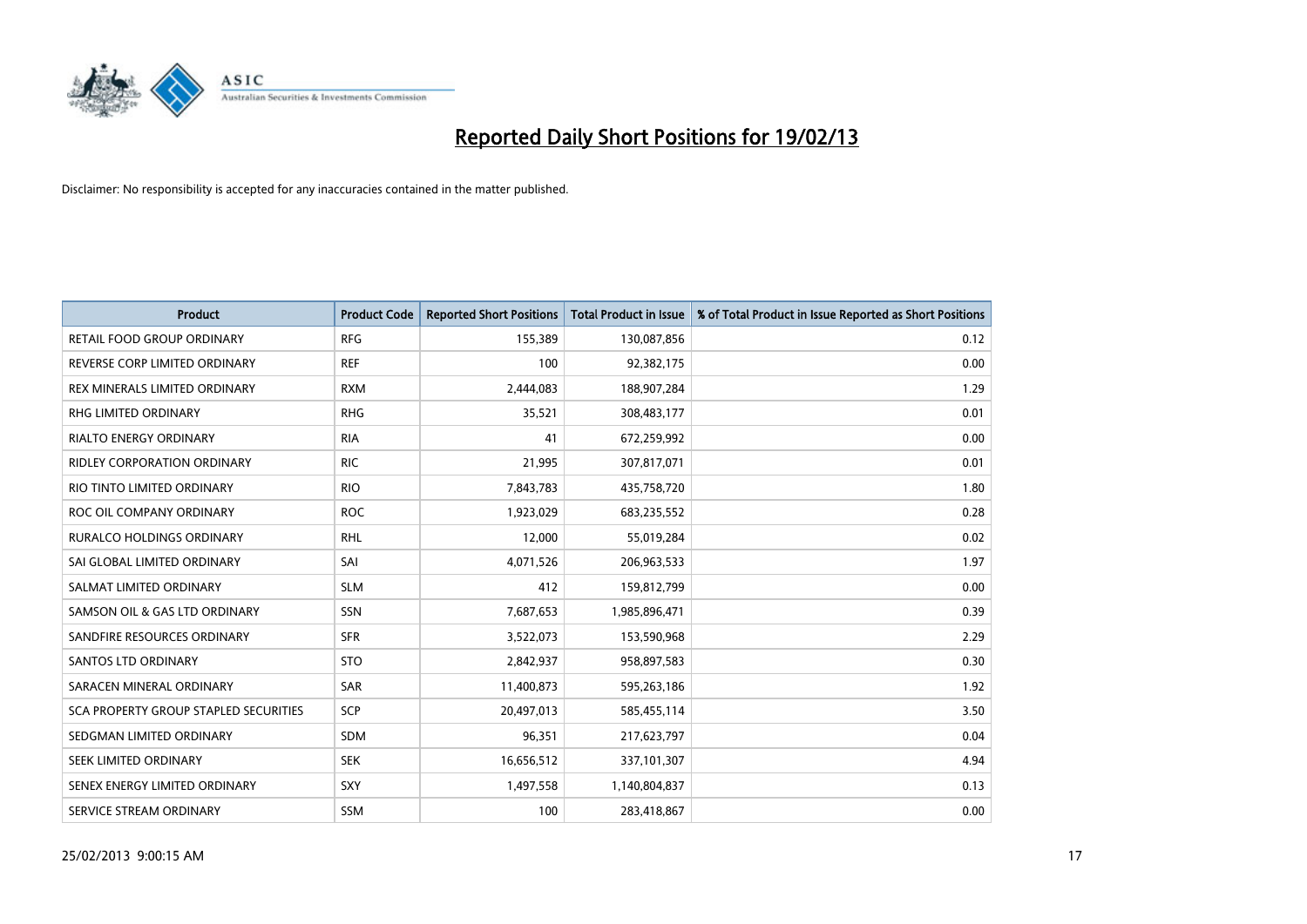

| <b>Product</b>                           | <b>Product Code</b> | <b>Reported Short Positions</b> | <b>Total Product in Issue</b> | % of Total Product in Issue Reported as Short Positions |
|------------------------------------------|---------------------|---------------------------------|-------------------------------|---------------------------------------------------------|
| SEVEN GROUP HOLDINGS ORDINARY            | <b>SVW</b>          | 3,462,525                       | 307,410,281                   | 1.13                                                    |
| SEVEN WEST MEDIA LTD ORDINARY            | <b>SWM</b>          | 19,826,295                      | 999,160,872                   | 1.98                                                    |
| SIGMA PHARMACEUTICAL ORDINARY            | <b>SIP</b>          | 5,681,881                       | 1,162,669,614                 | 0.49                                                    |
| SIGNATURE METALS LTD ORDINARY            | <b>SBL</b>          | 300                             | 2,759,575,214                 | 0.00                                                    |
| SIHAYO GOLD LIMITED ORDINARY             | <b>SIH</b>          | 150,000                         | 799, 377, 748                 | 0.02                                                    |
| SILEX SYSTEMS ORDINARY                   | <b>SLX</b>          | 1,249,009                       | 170,232,464                   | 0.73                                                    |
| SILVER CHEF LIMITED ORDINARY             | SIV                 | 2,493                           | 27,222,919                    | 0.01                                                    |
| SILVER LAKE RESOURCE ORDINARY            | <b>SLR</b>          | 4,437,600                       | 379,048,750                   | 1.17                                                    |
| SIMS METAL MGMT LTD ORDINARY             | SGM                 | 8,889,843                       | 204,304,126                   | 4.35                                                    |
| SINGAPORE TELECOMM. CHESS DEPOSITARY INT | SGT                 | 10,771,271                      | 164,748,297                   | 6.54                                                    |
| SIRIUS RESOURCES NL ORDINARY             | <b>SIR</b>          | 65,893                          | 224,434,586                   | 0.03                                                    |
| SIRTEX MEDICAL ORDINARY                  | <b>SRX</b>          | 508,472                         | 55,768,136                    | 0.91                                                    |
| SKILLED GROUP LTD ORDINARY               | <b>SKE</b>          | 3,921,762                       | 233,487,276                   | 1.68                                                    |
| <b>SLATER &amp; GORDON ORDINARY</b>      | <b>SGH</b>          | 40,155                          | 170,537,215                   | 0.02                                                    |
| SMS MANAGEMENT, ORDINARY                 | <b>SMX</b>          | 2,707,516                       | 69,378,477                    | 3.90                                                    |
| SONIC HEALTHCARE ORDINARY                | <b>SHL</b>          | 6,431,740                       | 396,053,681                   | 1.62                                                    |
| SOUL PATTINSON (W.H) ORDINARY            | SOL                 | 19,318                          | 239,395,320                   | 0.01                                                    |
| SP AUSNET STAPLED SECURITIES             | <b>SPN</b>          | 14,331,734                      | 3,367,543,113                 | 0.43                                                    |
| SPARK INFRASTRUCTURE STAPLED NOTE & UNIT | SKI                 | 40,778,884                      | 1,326,734,264                 | 3.07                                                    |
| SPDR 200 FUND ETF UNITS                  | <b>STW</b>          | 80,958                          | 46,951,346                    | 0.17                                                    |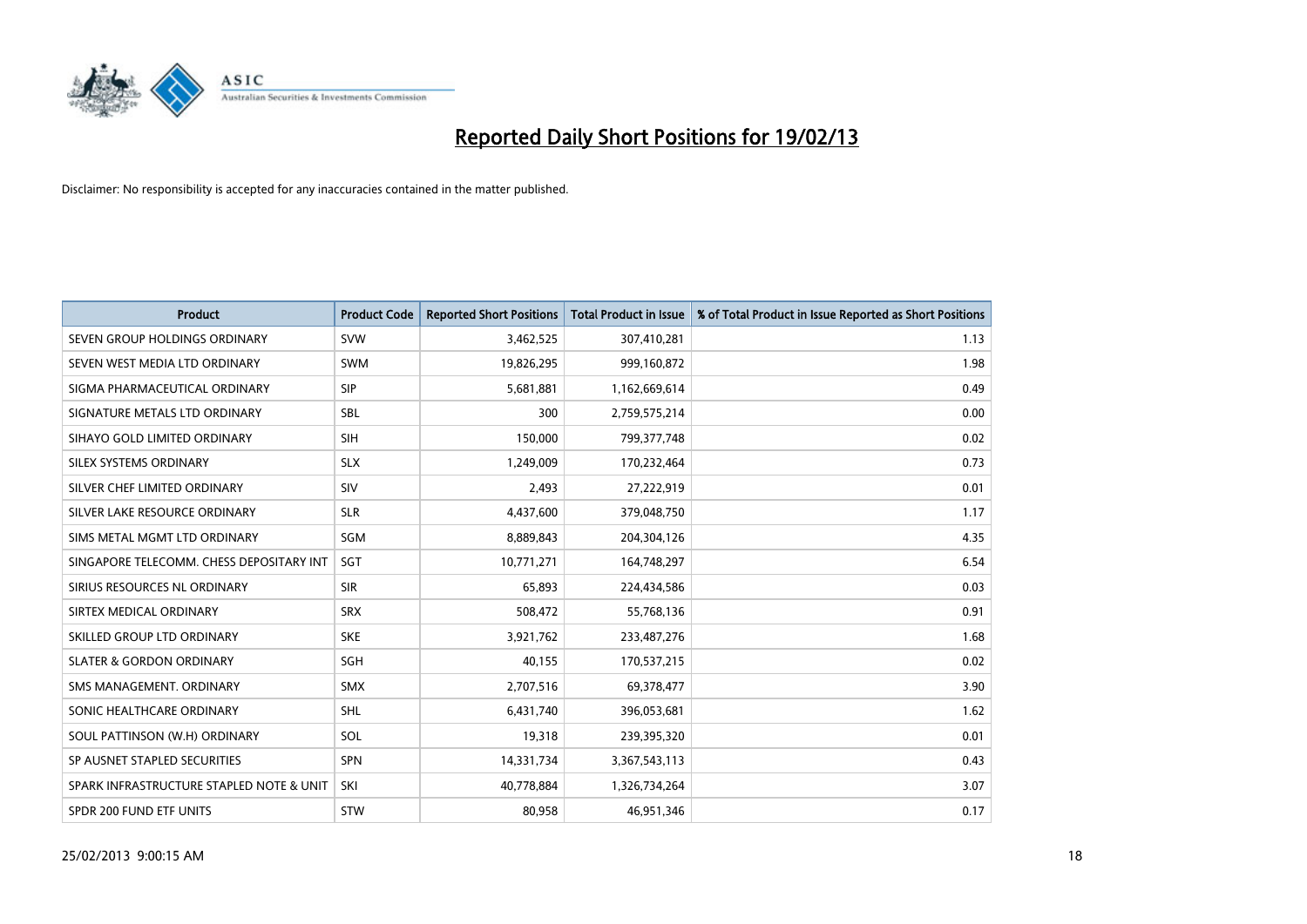

| <b>Product</b>                   | <b>Product Code</b> | <b>Reported Short Positions</b> | <b>Total Product in Issue</b> | % of Total Product in Issue Reported as Short Positions |
|----------------------------------|---------------------|---------------------------------|-------------------------------|---------------------------------------------------------|
| ST BARBARA LIMITED ORDINARY      | <b>SBM</b>          | 6,772,450                       | 488,074,077                   | 1.39                                                    |
| STANMORE COAL LTD ORDINARY       | <b>SMR</b>          | 32,870                          | 207,827,090                   | 0.02                                                    |
| STARPHARMA HOLDINGS ORDINARY     | SPL                 | 6,380,011                       | 283,665,948                   | 2.25                                                    |
| STH CRS ELECT ENGNR ORDINARY     | <b>SXE</b>          | 113,149                         | 161,523,129                   | 0.07                                                    |
| STHN CROSS MEDIA ORDINARY        | <b>SXL</b>          | 14,443,437                      | 704,858,524                   | 2.05                                                    |
| STOCKLAND UNITS/ORD STAPLED      | SGP                 | 30,388,499                      | 2,202,657,963                 | 1.38                                                    |
| STRAITS RES LTD. ORDINARY        | <b>SRO</b>          | 63,767                          | 1,164,150,159                 | 0.01                                                    |
| SUNCORP GROUP LTD ORDINARY       | <b>SUN</b>          | 6,759,762                       | 1,286,600,980                 | 0.53                                                    |
| SUNDANCE ENERGY ORDINARY         | <b>SEA</b>          | 8,493,168                       | 278,765,141                   | 3.05                                                    |
| SUNDANCE RESOURCES ORDINARY      | <b>SDL</b>          | 1,187,722                       | 3,072,110,985                 | 0.04                                                    |
| SUNLAND GROUP LTD ORDINARY       | <b>SDG</b>          | 47,391                          | 189,417,674                   | 0.03                                                    |
| SUPER RET REP LTD ORDINARY       | <b>SUL</b>          | 564,053                         | 196,382,811                   | 0.29                                                    |
| SYD AIRPORT STAPLED US PROHIBIT. | <b>SYD</b>          | 6,901,782                       | 1,861,210,782                 | 0.37                                                    |
| SYRAH RESOURCES ORDINARY         | <b>SYR</b>          | 18,667                          | 135,952,089                   | 0.01                                                    |
| TABCORP HOLDINGS LTD ORDINARY    | <b>TAH</b>          | 16,448,132                      | 734,015,737                   | 2.24                                                    |
| TANAMI GOLD NL ORDINARY          | <b>TAM</b>          | 637,134                         | 261,132,677                   | 0.24                                                    |
| TAP OIL LIMITED ORDINARY         | <b>TAP</b>          | 319,103                         | 241,608,606                   | 0.13                                                    |
| TASSAL GROUP LIMITED ORDINARY    | <b>TGR</b>          | 71,901                          | 146,304,404                   | 0.05                                                    |
| <b>TATTS GROUP LTD ORDINARY</b>  | <b>TTS</b>          | 4,803,149                       | 1,386,351,280                 | 0.35                                                    |
| TECHNOLOGY ONE ORDINARY          | <b>TNE</b>          | 17,416                          | 306,620,955                   | 0.01                                                    |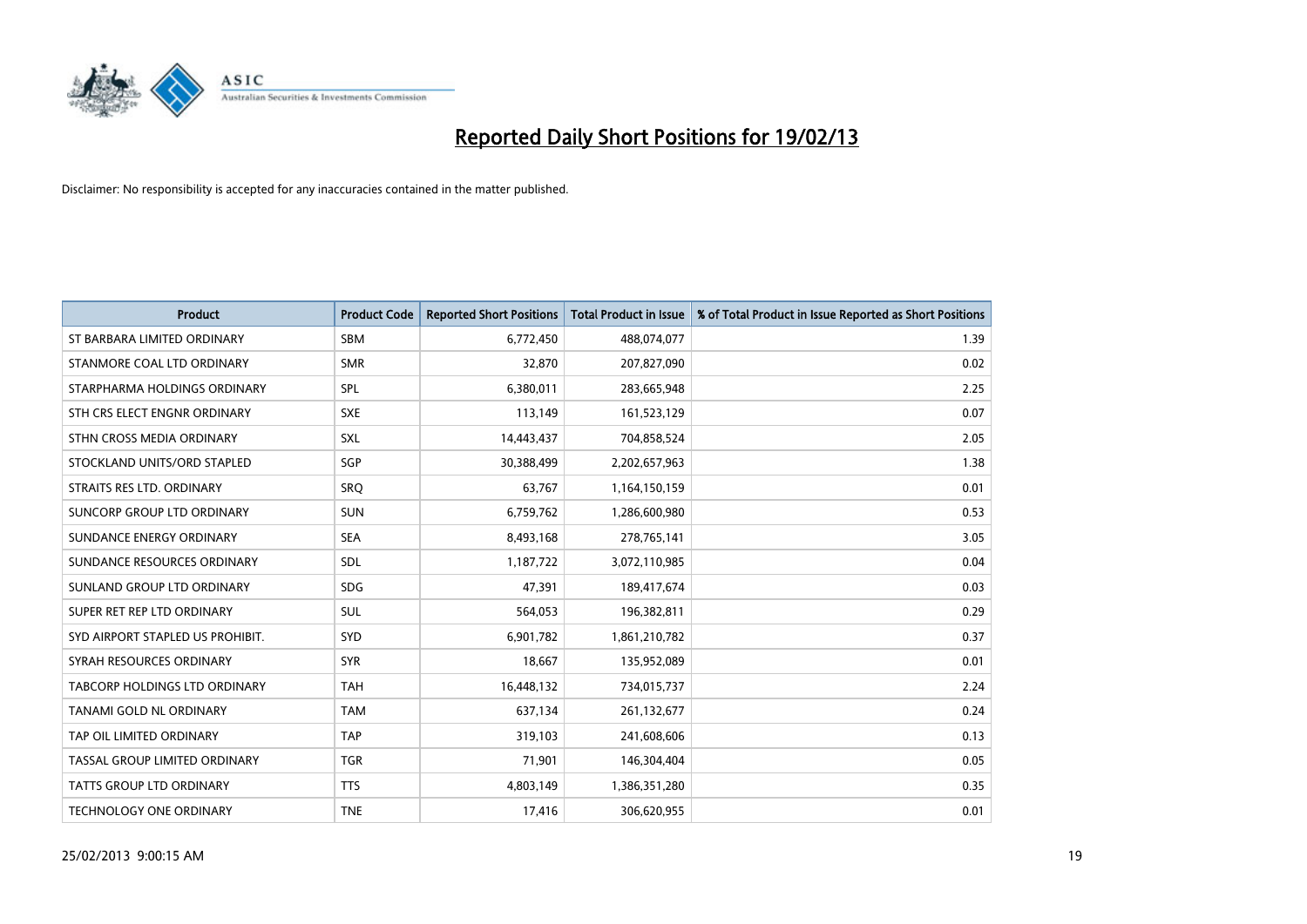

| <b>Product</b>                       | <b>Product Code</b> | <b>Reported Short Positions</b> | <b>Total Product in Issue</b> | % of Total Product in Issue Reported as Short Positions |
|--------------------------------------|---------------------|---------------------------------|-------------------------------|---------------------------------------------------------|
| <b>TELECOM CORPORATION ORDINARY</b>  | <b>TEL</b>          | 7,357,509                       | 1,824,673,847                 | 0.40                                                    |
| TELSTRA CORPORATION. ORDINARY        | <b>TLS</b>          | 22,711,592                      | 12,443,074,357                | 0.18                                                    |
| TEN NETWORK HOLDINGS ORDINARY        | <b>TEN</b>          | 113,950,377                     | 2,586,970,845                 | 4.40                                                    |
| TERANGA GOLD CORP CDI 1:1            | <b>TGZ</b>          | 120,927                         | 173,843,756                   | 0.07                                                    |
| THE REJECT SHOP ORDINARY             | <b>TRS</b>          | 2,460,654                       | 26,092,220                    | 9.43                                                    |
| THORN GROUP LIMITED ORDINARY         | <b>TGA</b>          | 4,618                           | 147,584,880                   | 0.00                                                    |
| TIGER RESOURCES ORDINARY             | <b>TGS</b>          | 1,171,656                       | 673,470,269                   | 0.17                                                    |
| TOLL HOLDINGS LTD ORDINARY           | <b>TOL</b>          | 36,808,450                      | 717,133,875                   | 5.13                                                    |
| TOX FREE SOLUTIONS ORDINARY          | <b>TOX</b>          | 1,055,325                       | 115,999,858                   | 0.91                                                    |
| TPG TELECOM LIMITED ORDINARY         | <b>TPM</b>          | 342,911                         | 793,808,141                   | 0.04                                                    |
| TRADE ME GROUP ORDINARY              | <b>TME</b>          | 1,104,579                       | 396,017,568                   | 0.28                                                    |
| TRANSFIELD SERVICES ORDINARY         | <b>TSE</b>          | 4,665,670                       | 512,457,716                   | 0.91                                                    |
| TRANSPACIFIC INDUST, ORDINARY        | <b>TPI</b>          | 10,306,761                      | 1,578,563,490                 | 0.65                                                    |
| TRANSURBAN GROUP TRIPLE STAPLED SEC. | <b>TCL</b>          | 6,136,398                       | 1,481,594,818                 | 0.41                                                    |
| TREASURY WINE ESTATE ORDINARY        | <b>TWE</b>          | 22,564,297                      | 647, 227, 144                 | 3.49                                                    |
| TROY RESOURCES LTD ORDINARY          | <b>TRY</b>          | 18,175                          | 91,318,649                    | 0.02                                                    |
| UGL LIMITED ORDINARY                 | UGL                 | 6,824,531                       | 166,315,038                   | 4.10                                                    |
| UXC LIMITED ORDINARY                 | <b>UXC</b>          | 1,225,973                       | 308,056,885                   | 0.40                                                    |
| <b>VENTURE MINERALS ORDINARY</b>     | <b>VMS</b>          | 227,760                         | 287,320,170                   | 0.08                                                    |
| VIRGIN AUS HLDG LTD ORDINARY         | VAH                 | 55,915,033                      | 2,455,775,111                 | 2.28                                                    |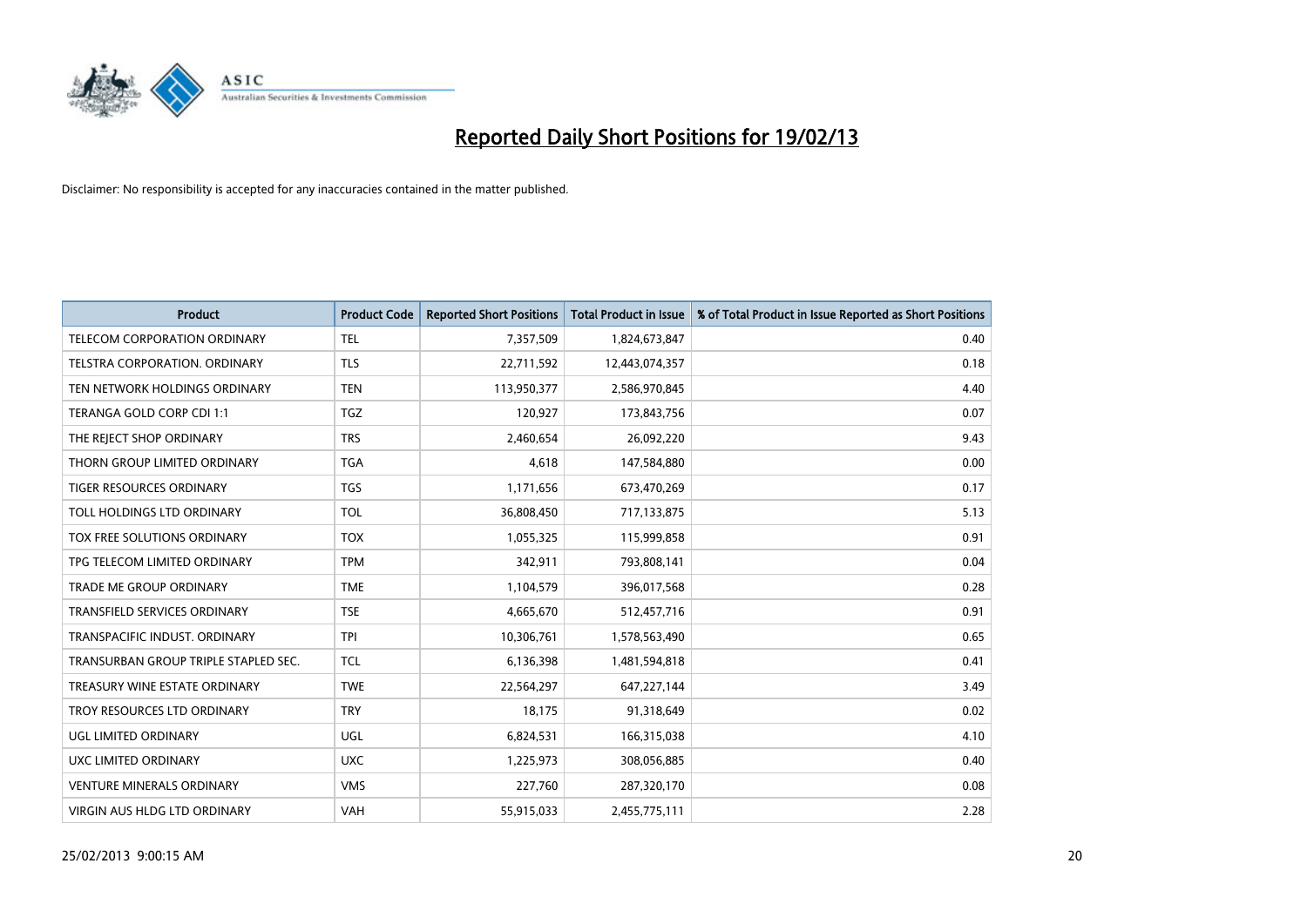

| <b>Product</b>                                | <b>Product Code</b> | <b>Reported Short Positions</b> | <b>Total Product in Issue</b> | % of Total Product in Issue Reported as Short Positions |
|-----------------------------------------------|---------------------|---------------------------------|-------------------------------|---------------------------------------------------------|
| <b>VNGD AUS SHARES ETF UNITS</b>              | <b>VAS</b>          | 771                             | 5,847,438                     | 0.01                                                    |
| <b>VOCUS COMMS LTD ORDINARY</b>               | <b>VOC</b>          | 111,496                         | 77,846,159                    | 0.14                                                    |
| WATPAC LIMITED ORDINARY                       | <b>WTP</b>          | 213,719                         | 184,332,526                   | 0.12                                                    |
| <b>WDS LIMITED ORDINARY</b>                   | <b>WDS</b>          | 7                               | 144,740,614                   | 0.00                                                    |
| WEBIET LIMITED ORDINARY                       | <b>WEB</b>          | 99,376                          | 79,397,959                    | 0.13                                                    |
| <b>WESFARMERS LIMITED ORDINARY</b>            | <b>WES</b>          | 24,675,765                      | 1,006,651,982                 | 2.45                                                    |
| <b>WESFARMERS LIMITED PARTIALLY PROTECTED</b> | <b>WESN</b>         | 8,080                           | 150,541,616                   | 0.01                                                    |
| WESTERN AREAS LTD ORDINARY                    | <b>WSA</b>          | 13,244,570                      | 196,843,803                   | 6.73                                                    |
| WESTERN DESERT RES. ORDINARY                  | <b>WDR</b>          | 499.056                         | 360,853,631                   | 0.14                                                    |
| WESTFIELD GROUP ORD/UNIT STAPLED SEC          | <b>WDC</b>          | 3,657,011                       | 2,228,403,362                 | 0.16                                                    |
| WESTFIELD RETAIL TST UNIT STAPLED             | <b>WRT</b>          | 10,676,267                      | 3,054,166,195                 | 0.35                                                    |
| <b>WESTPAC BANKING CORP ORDINARY</b>          | <b>WBC</b>          | 28,043,483                      | 3,103,729,084                 | 0.90                                                    |
| WHITE ENERGY COMPANY ORDINARY                 | <b>WEC</b>          | 244,777                         | 322,974,494                   | 0.08                                                    |
| WHITEHAVEN COAL ORDINARY                      | <b>WHC</b>          | 58,224,106                      | 1,014,164,422                 | 5.74                                                    |
| WHK GROUP LIMITED ORDINARY                    | <b>WHG</b>          | 249,999                         | 265,200,652                   | 0.09                                                    |
| WOODSIDE PETROLEUM ORDINARY                   | <b>WPL</b>          | 2,048,139                       | 823,910,657                   | 0.25                                                    |
| WOOLWORTHS LIMITED ORDINARY                   | <b>WOW</b>          | 6,731,755                       | 1,242,693,287                 | 0.54                                                    |
| WORLEYPARSONS LTD ORDINARY                    | <b>WOR</b>          | 4,692,092                       | 243,021,873                   | 1.93                                                    |
| <b>WOTIF.COM HOLDINGS ORDINARY</b>            | <b>WTF</b>          | 10,975,724                      | 211,736,244                   | 5.18                                                    |
| YANCOAL AUST LTD CVR SHARES                   | <b>YALN</b>         | 85,705                          | 87,645,184                    | 0.10                                                    |